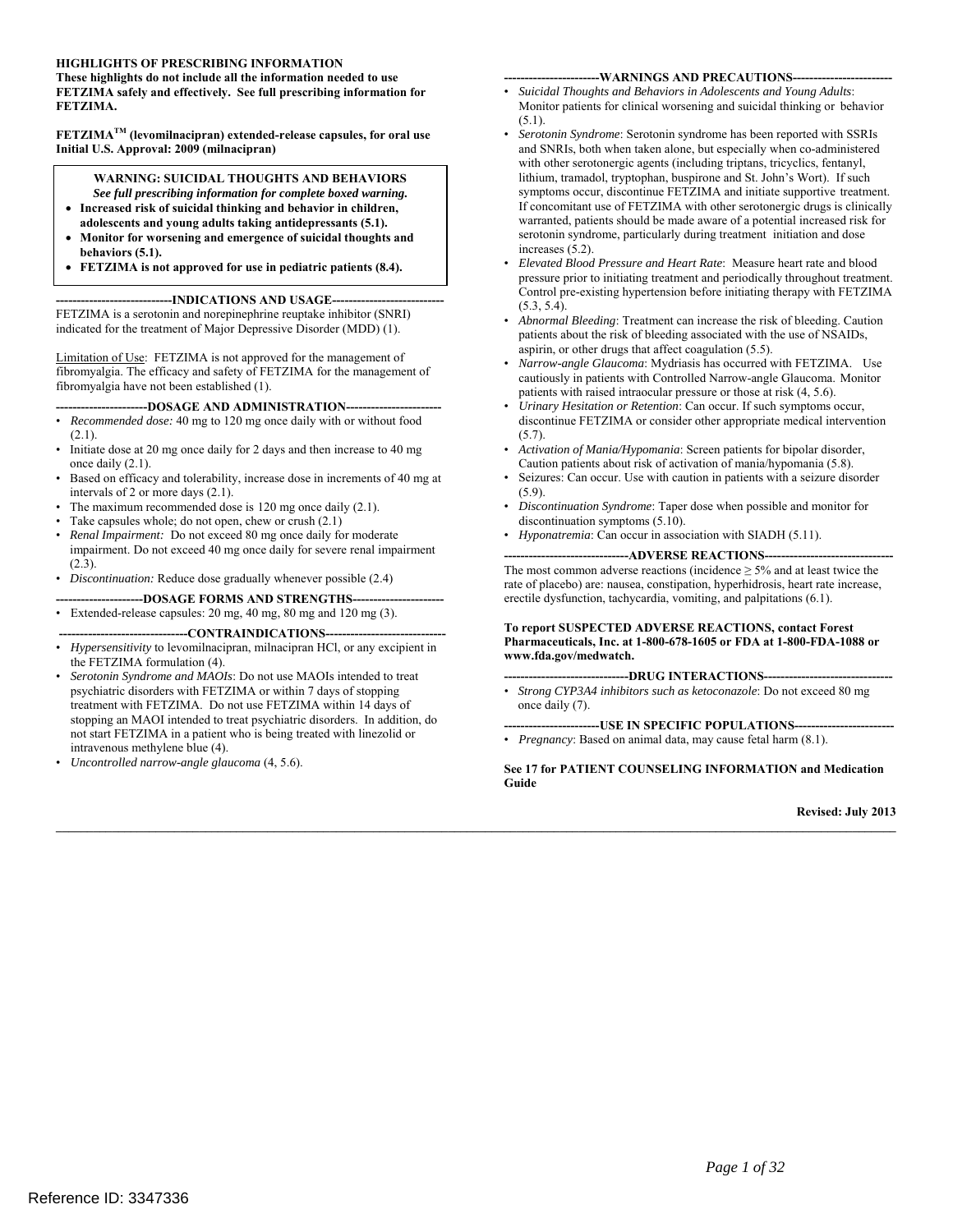#### **FULL PRESCRIBING INFORMATION: CONTENTS\***

#### **WARNING: SUICIDAL THOUGHTS AND BEHAVIORS**

**1 INDICATIONS AND USAGE** 

#### **2 DOSAGE AND ADMINISTRATION**

- 2.1 General Instruction for Use
- 2.2 Maintenance/Continuation/Extended Treatment
- 2.3 Special Populations
- 2.4 Discontinuing Treatment
- 2.5 Switching a Patient To or From a Monoamine Oxidase Inhibitor (MAOI) Intended to Treat Psychiatric Disorders
- 2.6 Use of FETZIMA with Other MAOIs such as Linezolid or Methylene Blue
- 2.7 Use of FETZIMA with Strong Inhibitors of Cytochrome P450 (CYP3A4) Enzyme
- **3 DOSAGE FORMS AND STRENGTHS**

#### **4 CONTRAINDICATIONS**

#### **5 WARNINGS AND PRECAUTIONS**

- 5.1 Suicidal Thoughts and Behaviors in Adolescents and Young Adults
- 5.2 Serotonin Syndrome<br>5.3 Elevated Blood Press
- Elevated Blood Pressure
- 5.4 Elevated Heart Rate
- 5.5 Abnormal Bleeding
- 5.6 Controlled Narrow-Angle Glaucoma
- 5.7 Urinary Hesitation or Retention
- 5.8 Activation of Mania/Hypomania
- 5.9 Seizures
- 5.10 Discontinuation Syndrome
- 5.11 Hyponatremia

#### **6 ADVERSE REACTIONS**

- 6.1 Clinical Studies Experience
- **7 DRUG INTERACTIONS**  7.1 Monoamine Oxidase Inhibitors (MAOIs)
	- 7.2 Serotonergic Drugs
- 7.3 Drugs that Interfere with Hemostasis (e.g., NSAIDs, Aspirin, and Warfarin)
- 7.4 Potential for Other Drugs to Affect FETZIMA
- 7.5 Potential for FETZIMA to Affect Other Drugs
- 7.6 Central Nervous System (CNS)-Active Agents

#### **8 USE IN SPECIFIC POPULATIONS**

- 8.1 Pregnancy
- 8.3 Nursing Mothers
- 8.4 Pediatric Use
- 8.5 Geriatric Use
- 8.6 Hepatic Impairment
- 8.8 Gender 8.7 Renal Impairment
- **9 DRUG ABUSE AND DEPENDENCE** 
	- 9.1 Controlled Substance
	- 9.2 Abuse
	- 9.3 Dependence
- **10 OVERDOSAGE** 
	- 10.1 Human Experience
	- 10.2 Management of Overdose
- **11 DESCRIPTION**

 $\mathcal{L}_\mathcal{L} = \mathcal{L}_\mathcal{L} = \mathcal{L}_\mathcal{L} = \mathcal{L}_\mathcal{L} = \mathcal{L}_\mathcal{L} = \mathcal{L}_\mathcal{L} = \mathcal{L}_\mathcal{L} = \mathcal{L}_\mathcal{L} = \mathcal{L}_\mathcal{L} = \mathcal{L}_\mathcal{L} = \mathcal{L}_\mathcal{L} = \mathcal{L}_\mathcal{L} = \mathcal{L}_\mathcal{L} = \mathcal{L}_\mathcal{L} = \mathcal{L}_\mathcal{L} = \mathcal{L}_\mathcal{L} = \mathcal{L}_\mathcal{L}$ 

#### **12 CLINICAL PHARMACOLOGY**

- 12.1 Mechanism of Action
- 12.2 Pharmacodynamics
- 12.3 Pharmacokinetics
- **13 NONCLINICAL TOXICOLOGY**
- 13.1 Carcinogenesis, Mutagenesis, Impairment of Fertility **14 CLINICAL STUDIES**
- 14.1 Treatment of Major Depressive Disorder
- **16 HOW SUPPLIED/STORAGE AND HANDLING**
- **17 PATIENT COUNSELING INFORMATION**

\*Sections or subsections omitted from the full prescribing information are not listed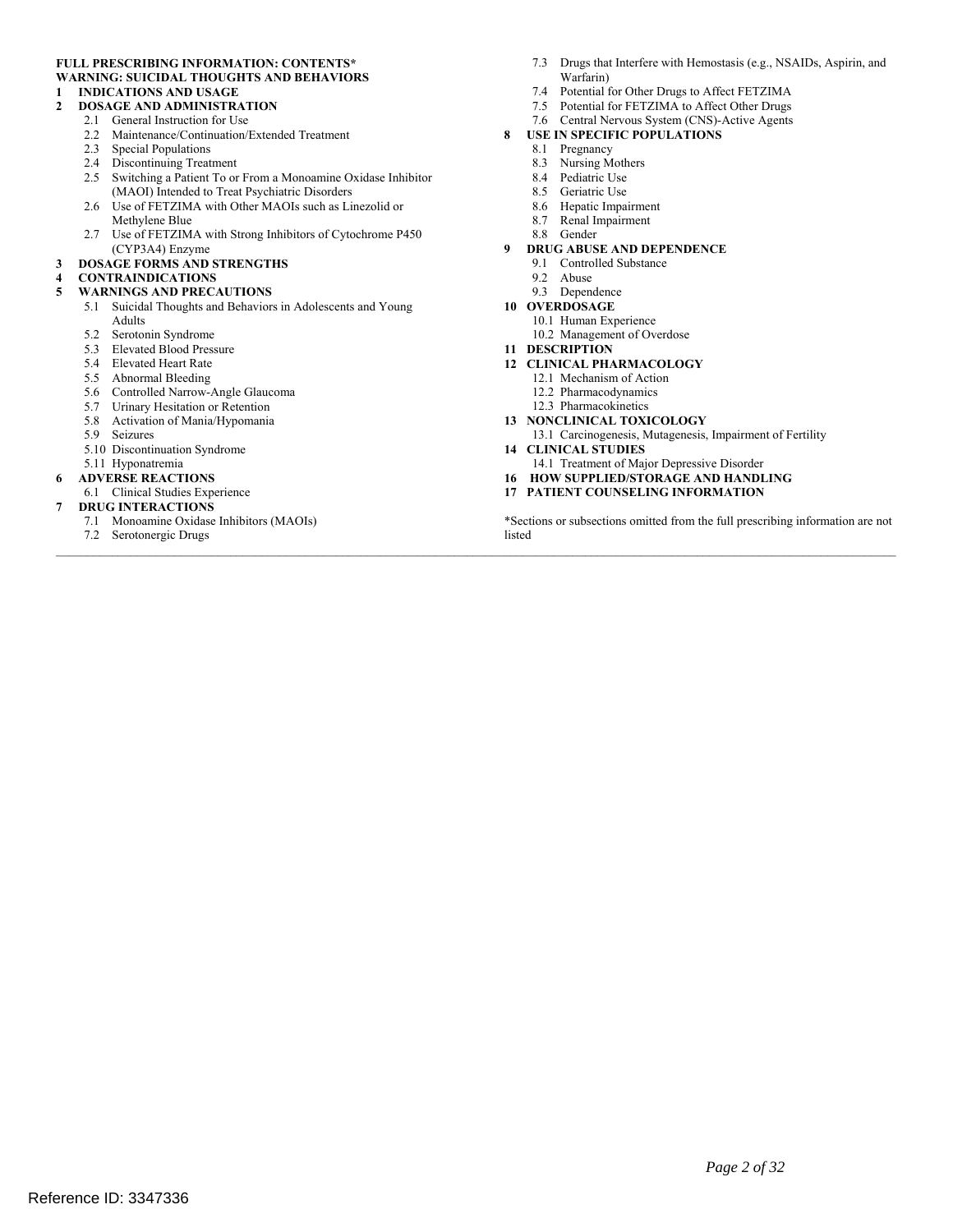### **FULL PRESCRIBING INFORMATION**

# **WARNING: SUICIDAL THOUGHTS AND BEHAVIORS**

**Antidepressants increased the risk of suicidal thoughts and behavior in children, adolescents, and young adults in short-term studies. These studies did not show an increase in the risk of suicidal thoughts and behavior with antidepressant use in patients over age 24; there was a reduction in risk with antidepressant use in patients aged 65 and older** *[see Warnings and Precautions (5.1)]***.** 

**In patients of all ages who are started on antidepressant therapy, monitor closely for worsening, and for emergence of suicidal thoughts and behaviors. Advise families and caregivers of the need for close observation and communication with the prescriber** *[see Warnings and Precautions (5.1)]***.** 

**FETZIMA is not approved for use in pediatric patients** *[see Use in Specific Populations (8.4)]***.** 

# **1 INDICATIONS AND USAGE**

FETZIMA, a serotonin and norepinephrine reuptake inhibitor (SNRI) is indicated for the treatment of major depressive disorder (MDD). The efficacy of FETZIMA was established in three 8-week, randomized, double-blind, placebo-controlled studies in adult patients with a diagnosis of MDD *[see Clinical Studies (14)]*.

Limitation of Use: FETZIMA is not approved for the management of fibromyalgia. The efficacy and safety of FETZIMA for the management of fibromyalgia have not been established.

### **2 DOSAGE AND ADMINISTRATION**

### **2.1 General Instruction for Use**

The recommended dose range for FETZIMA is 40 mg to 120 mg once daily, with or without food. FETZIMA should be initiated at 20 mg once daily for 2 days and then increased to 40 mg once daily. Based on efficacy and tolerability, FETZIMA may then be increased in increments of 40 mg at intervals of 2 or more days. The maximum recommended dose is 120 mg once daily.

FETZIMA should be taken at approximately the same time each day. FETZIMA should be swallowed whole. Do not open, chew or crush the capsule.

### **2.2 Maintenance/Continuation/Extended Treatment**

It is generally agreed that acute episodes of major depressive disorder require several months or longer of sustained pharmacologic therapy. Patients should be reassessed periodically to determine the need for maintenance treatment and the appropriate dose for treatment. The efficacy of FETZIMA has not been established beyond 8 weeks.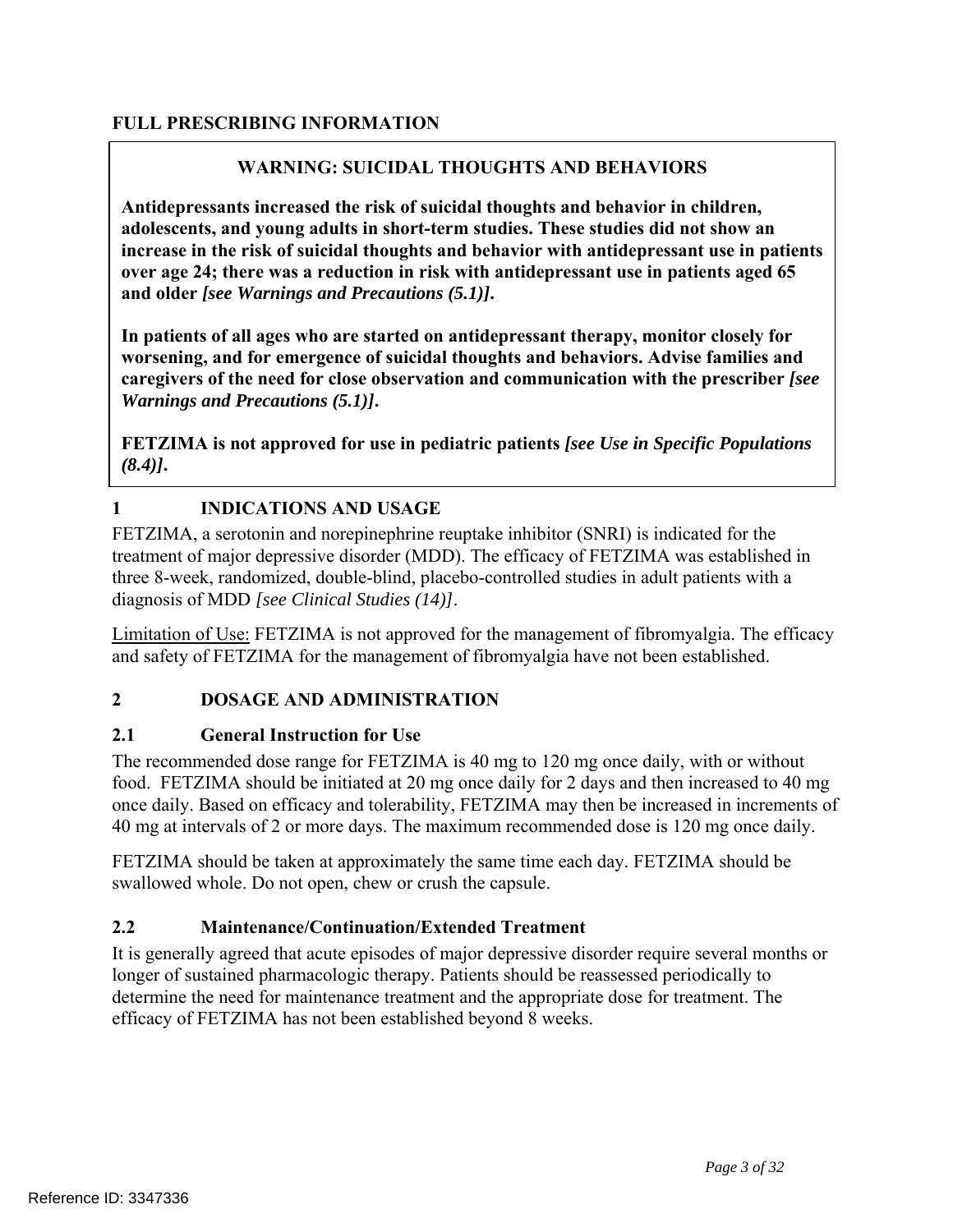# **2.3 Special Populations**

*Renal Impairment*: Dose adjustment is not recommended in patients with mild renal impairment (creatinine clearance of 60-89 mL/min). For patients with moderate renal impairment (creatinine clearance of 30-59 mL/min), the maintenance dose should not exceed 80 mg once daily. For patients with severe renal impairment (creatinine clearance of 15-29 mL/min), the maintenance dose should not exceed 40 mg once daily. FETZIMA is not recommended for patients with end stage renal disease *[see Use in Specific Populations (8.7)]*.

# **2.4 Discontinuing Treatment**

Discontinuation symptoms have been reported with discontinuation of serotonergic drugs such as FETZIMA. Gradual dose reduction is recommended, instead of abrupt discontinuation, whenever possible. Monitor patients for these symptoms when discontinuing FETZIMA. If intolerable symptoms occur following a dose decrease or upon discontinuation of treatment, consider resuming the previously prescribed dose and decreasing the dose at a more gradual rate *[see Warnings and Precautions (5.10)]*.

### **2.5 Switching a Patient To or From a Monoamine Oxidase Inhibitor (MAOI) Intended to Treat Psychiatric Disorders**

At least 14 days should elapse between discontinuation of an MAOI intended to treat psychiatric disorders and initiation of therapy with FETZIMA. Conversely, at least 7 days should be allowed after stopping FETZIMA before starting an MAOI antidepressant *[see Contraindications (4)]*.

# **2.6 Use of FETZIMA with Other MAOIs such as Linezolid or Methylene Blue**

Do not start FETZIMA in a patient who is being treated with linezolid or intravenous methylene blue because there is an increased risk of serotonin syndrome. In a patient who requires more urgent treatment of a psychiatric condition, other interventions, including hospitalization, should be considered *[see Contraindications (4)]*.

In some cases, a patient already receiving FETZIMA therapy may require urgent treatment with linezolid or intravenous methylene blue. If acceptable alternatives to linezolid or intravenous methylene blue treatment are not available and the potential benefits of linezolid or intravenous methylene blue treatment are judged to outweigh the risks of serotonin syndrome in a particular patient, FETZIMA should be stopped promptly, and linezolid or intravenous methylene blue can be administered. The patient should be monitored for symptoms of serotonin syndrome for 2 weeks or until 24 hours after the last dose of linezolid or intravenous methylene blue, whichever comes first. Therapy with FETZIMA may be resumed 24 hours after the last dose of linezolid or intravenous methylene blue *[see Warnings and Precautions (5.2)]*.

The risk of administering methylene blue by non-intravenous routes (such as oral tablets or by local injection) or in intravenous doses much lower than 1 mg/kg with FETZIMA is unclear. The clinician should, nevertheless, be aware of the possibility of emergent symptoms of serotonin syndrome with such use *[see Warnings and Precautions (5.2)]*.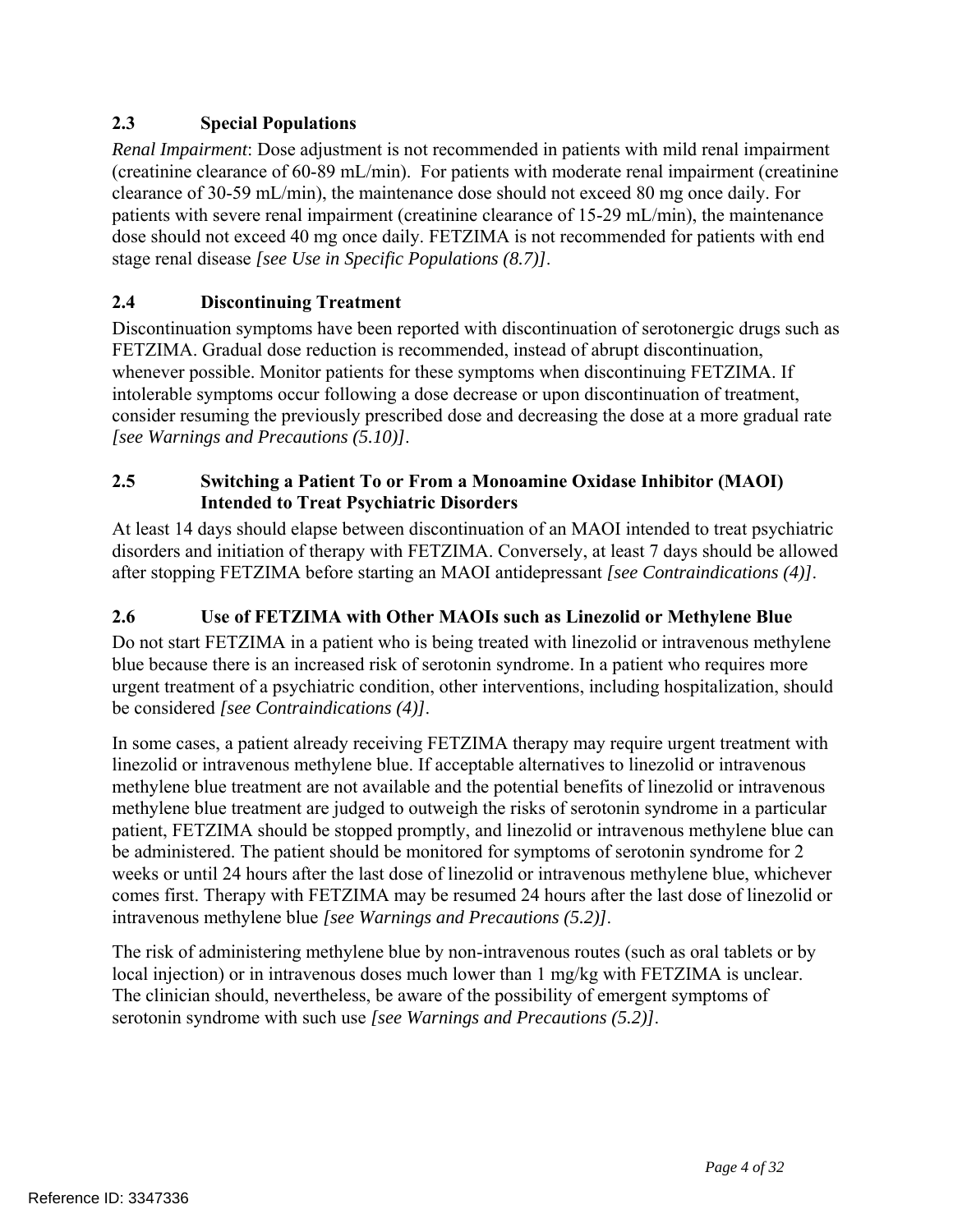# **2.7 Use of FETZIMA with Strong Inhibitors of Cytochrome P450 (CYP3A4) Enzyme**

The dose of FETZIMA should not exceed 80 mg once daily when used with strong CYP3A4 inhibitors (e.g. ketoconazole, clarithromycin, ritonavir) *[see Drug Interactions (7.4)]* 

# **3 DOSAGE FORMS AND STRENGTHS**

FETZIMA (levomilnacipran) is available as 20 mg, 40 mg, 80 mg and 120 mg extended-release capsules.

| Capsule<br><b>Strength</b> | Capsule<br>Color/Shape    | Capsule<br><b>Markings</b>               |
|----------------------------|---------------------------|------------------------------------------|
| $20 \text{ mg}$            | yellow cap<br>white body  | black "FL" on cap<br>black "20" on body  |
| $40 \text{ mg}$            | yellow cap<br>yellow body | black "FL" on cap<br>black "40" on body  |
| $80 \text{ mg}$            | pink cap<br>white body    | black "FL" on cap<br>black "80" on body  |
| $120 \text{ mg}$           | pink cap<br>pink body     | black "FL" on cap<br>black "120" on body |

# **4 CONTRAINDICATIONS**

- Hypersensitivity to levomilnacipran, milnacipran HCl or to any excipient in the formulation.
- The use of MAOIs intended to treat psychiatric disorders with FETZIMA or within 7 days of stopping treatment with FETZIMA is contraindicated because of an increased risk of serotonin syndrome. The use of FETZIMA within 14 days of stopping an MAOI intended to treat psychiatric disorders is also contraindicated *[see Dosage and Administration (2.5) and Warnings and Precautions (5.2)]*.

Starting FETZIMA in a patient who is being treated with MAOIs such as linezolid or intravenous methylene blue is also contraindicated because of an increased risk of serotonin syndrome *[see Dosage and Administration (2.6) and Warnings and Precautions (5.2)]*.

 Uncontrolled Narrow-Angle Glaucoma: Do not use FETZIMA in patients with uncontrolled narrow-angle glaucoma. In clinical studies, FETZIMA was associated with an increased risk of mydriasis. Mydriasis has been reported with other SNRIs and FETZIMA *[see Warnings and Precautions (5.6)]*.

# **5 WARNINGS AND PRECAUTIONS**

# **5.1 Suicidal Thoughts and Behaviors in Adolescents and Young Adults**

Patients with major depressive disorder (MDD), both adult and pediatric, may experience worsening of their depression and/or the emergence of suicidal ideation and behavior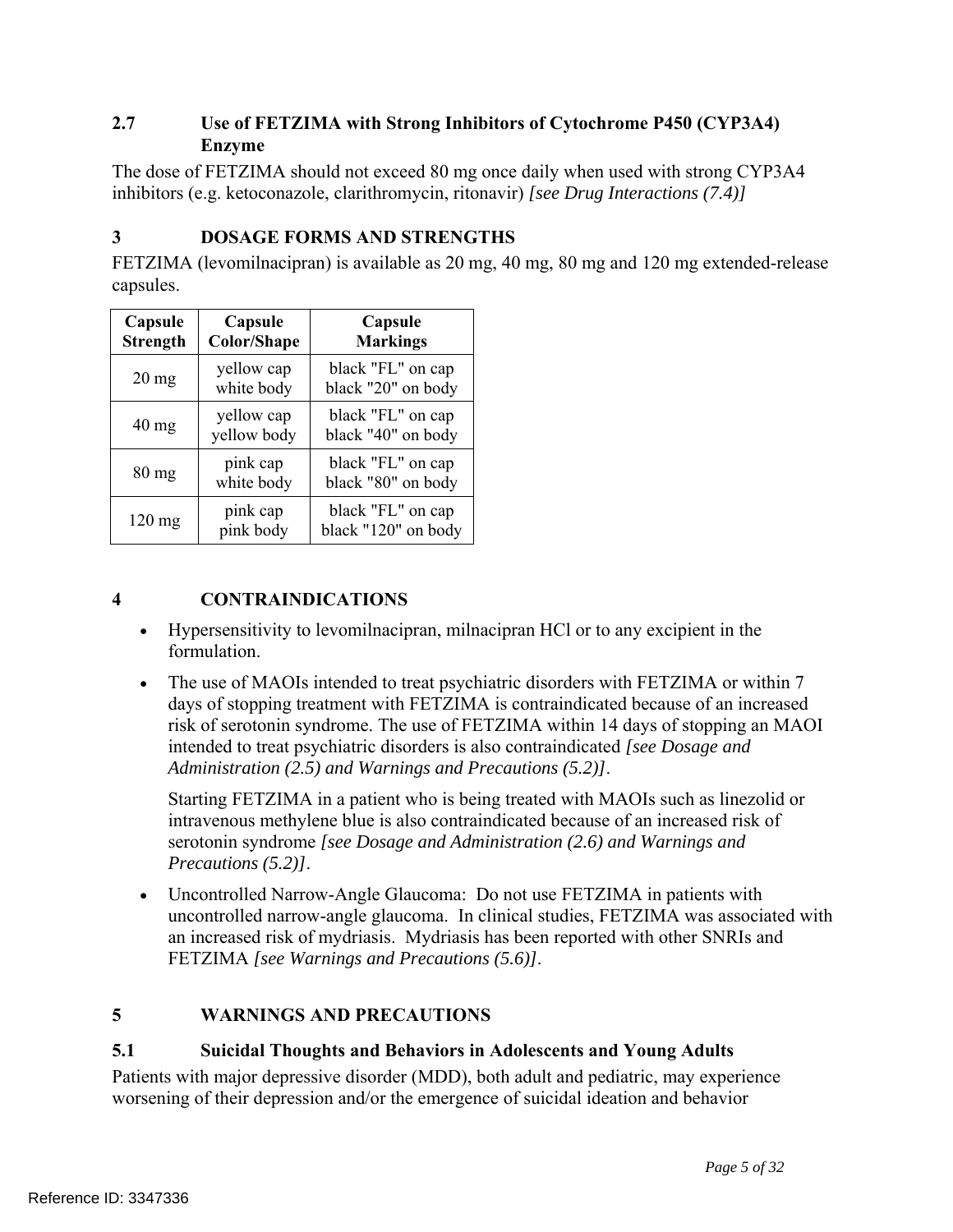(suicidality) or unusual changes in behavior, whether or not they are taking antidepressant medications, and this risk may persist until significant remission occurs. Suicide is a known risk of depression and certain other psychiatric disorders, and these disorders themselves are the strongest predictors of suicide. There has been a longstanding concern, however, that antidepressants may have a role in inducing worsening of depression and the emergence of suicidality in certain patients during the early phase of treatment. Pooled analyses of short-term placebo-controlled studies of antidepressant drugs (selective serotonin reuptake inhibitors [SSRIs] and others) showed that these drugs increase the risk of suicidal thinking and behavior (suicidality) in children, adolescents, and young adults (ages 18-24) with MDD and other psychiatric disorders. Short-term studies did not show an increase in the risk of suicidality with antidepressants compared to placebo in adults beyond age 24; there was a reduction with antidepressants compared to placebo in adults aged 65 and older.

The pooled analyses of placebo-controlled studies in children and adolescents with MDD, obsessive compulsive disorder (OCD), or other psychiatric disorders included a total of 24 shortterm studies of 9 antidepressant drugs in over 4400 patients. The pooled analyses of placebo controlled studies in adults with MDD or other psychiatric disorders included a total of 295 short-term studies (median duration of 2 months) of 11 antidepressant drugs in over 77,000 patients. There was considerable variation in risk of suicidality among drugs, but a tendency toward an increase in the younger patients for almost all drugs studied. There were differences in absolute risk of suicidality across the different indications, with the highest incidence in MDD. The risk differences (drug vs. placebo), however, were relatively stable within age strata and across indications. These risk differences (drug-placebo difference in the number of cases of suicidality per 1000 patients treated) are provided in **Table 1**.

| <b>Age Range</b> | Drug-Placebo Difference in Number of Cases of<br>Suicidality per 1000 Patients Treated |  |  |  |
|------------------|----------------------------------------------------------------------------------------|--|--|--|
|                  | <b>Increases Compared to Placebo</b>                                                   |  |  |  |
| < 18             | 14 additional cases                                                                    |  |  |  |
| 18-24            | 5 additional cases                                                                     |  |  |  |
|                  | <b>Decreases Compared to Placebo</b>                                                   |  |  |  |
| $25 - 64$        | 1 fewer case                                                                           |  |  |  |
| $>65$            | 6 fewer cases                                                                          |  |  |  |

**Table 1** 

No suicides occurred in any of the pediatric studies. There were suicides in the adult studies, but the number was not sufficient to reach any conclusion about drug effect on suicide.

It is unknown whether the suicidality risk extends to longer-term use, i.e., beyond several months. However, there is substantial evidence from placebo-controlled maintenance studies in adults with depression that the use of antidepressants can delay the recurrence of depression.

**All patients being treated with antidepressants for any indication should be monitored appropriately and observed closely for clinical worsening, suicidality, and unusual changes in behavior, especially during the initial few months of a course of drug therapy, or at times of dose changes, either increases or decreases.**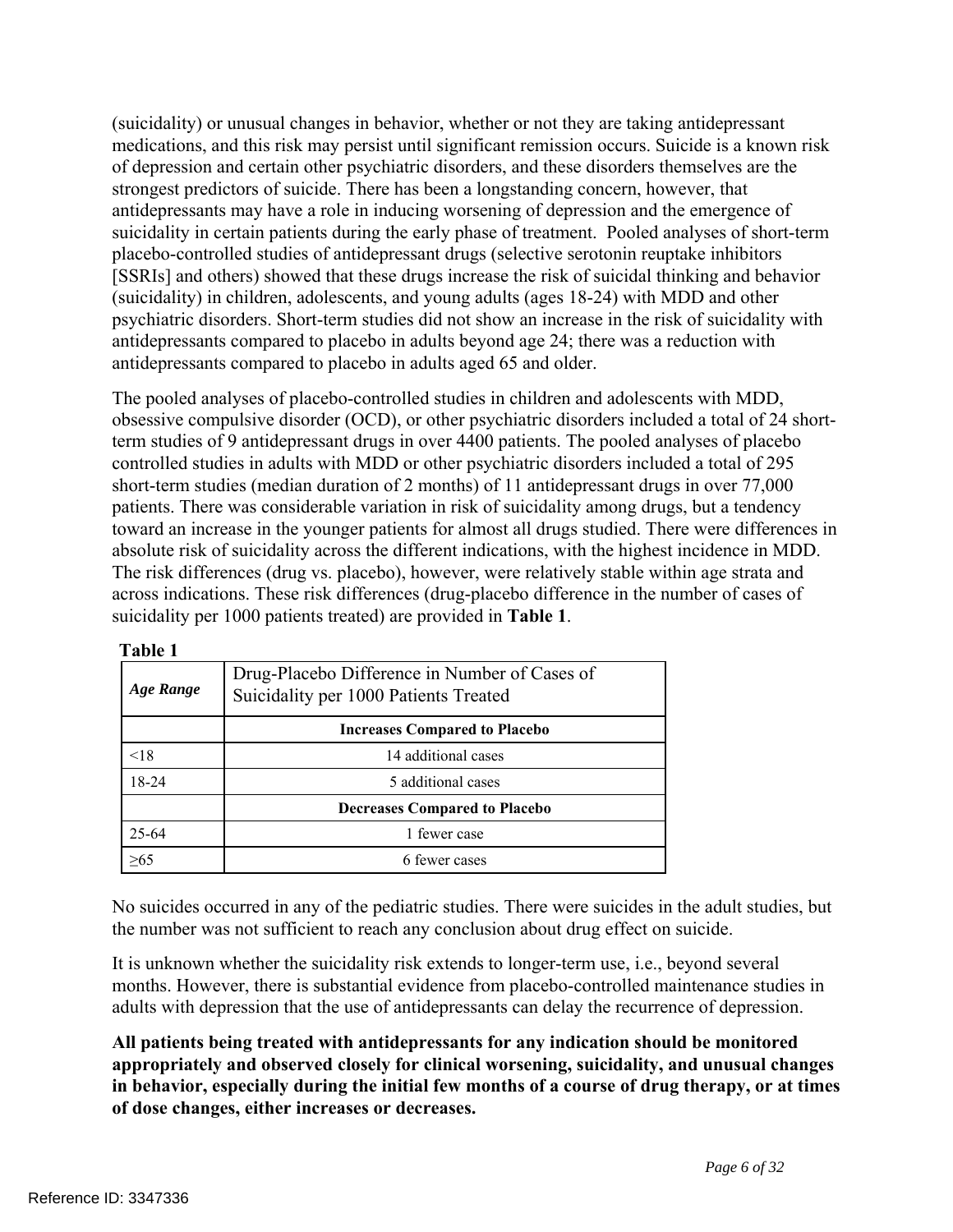The following symptoms: anxiety, agitation, panic attacks, insomnia, irritability, hostility, aggressiveness, impulsivity, akathisia (psychomotor restlessness), hypomania, and mania, have been reported in adult and pediatric patients being treated with antidepressants for major depressive disorder as well as for other indications, both psychiatric and nonpsychiatric. Although a causal link between the emergence of such symptoms and either the worsening of depression and/or the emergence of suicidal impulses has not been established, there is concern that such symptoms may represent precursors to emerging suicidality.

Consideration should be given to changing the therapeutic regimen, including possibly discontinuing the medication, in patients whose depression is persistently worse, or who are experiencing emergent suicidality or symptoms that might be precursors to worsening depression or suicidality, especially if these symptoms are severe, abrupt in onset, or were not part of the patient's presenting symptoms.

If the decision has been made to discontinue treatment, medication should be tapered, as rapidly as is feasible, but with recognition that abrupt discontinuation can be associated with certain symptoms *[see Dosage and Administration (2.4) and Warnings and Precautions (5.10) for a description of the risks of discontinuation of FETZIMA]*.

**Families and caregivers of patients being treated with antidepressants for major depressive disorder or other indications, both psychiatric and nonpsychiatric, should be alerted about the need to monitor patients for the emergence of agitation, irritability, unusual changes in behavior, and the other symptoms described above, as well as the emergence of suicidality, and to report such symptoms immediately to healthcare providers. Such monitoring should include daily observation by families and caregivers.** 

Prescriptions for FETZIMA should be written for the smallest quantity of capsules consistent with good patient management, in order to reduce the risk of overdose.

### Screening patients for bipolar disorder

A major depressive episode may be the initial presentation of bipolar disorder. It is generally believed (though not established in controlled studies) that treating such an episode with an antidepressant alone may increase the likelihood of precipitation of a mixed/manic episode in patients at risk for bipolar disorder. Whether any of the symptoms described above represent such a conversion is unknown. However, prior to initiating treatment with an antidepressant, patients with depressive symptoms should be adequately screened to determine if they are at risk for bipolar disorder; such screening should include a detailed psychiatric history, including a family history of suicide, bipolar disorder, and depression. It should be noted that FETZIMA is not approved for use in treating bipolar depression.

# **5.2 Serotonin Syndrome**

The development of a potentially life-threatening serotonin syndrome has been reported with SNRIs and SSRIs, alone but particularly with concomitant use of other serotonergic drugs (including triptans, tricyclic antidepressants, fentanyl, lithium, tramadol, tryptophan, buspirone, and St. John's Wort) and with drugs that impair metabolism of serotonin (in particular, MAOIs, both those intended to treat psychiatric disorders and also others, such as linezolid and intravenous methylene blue).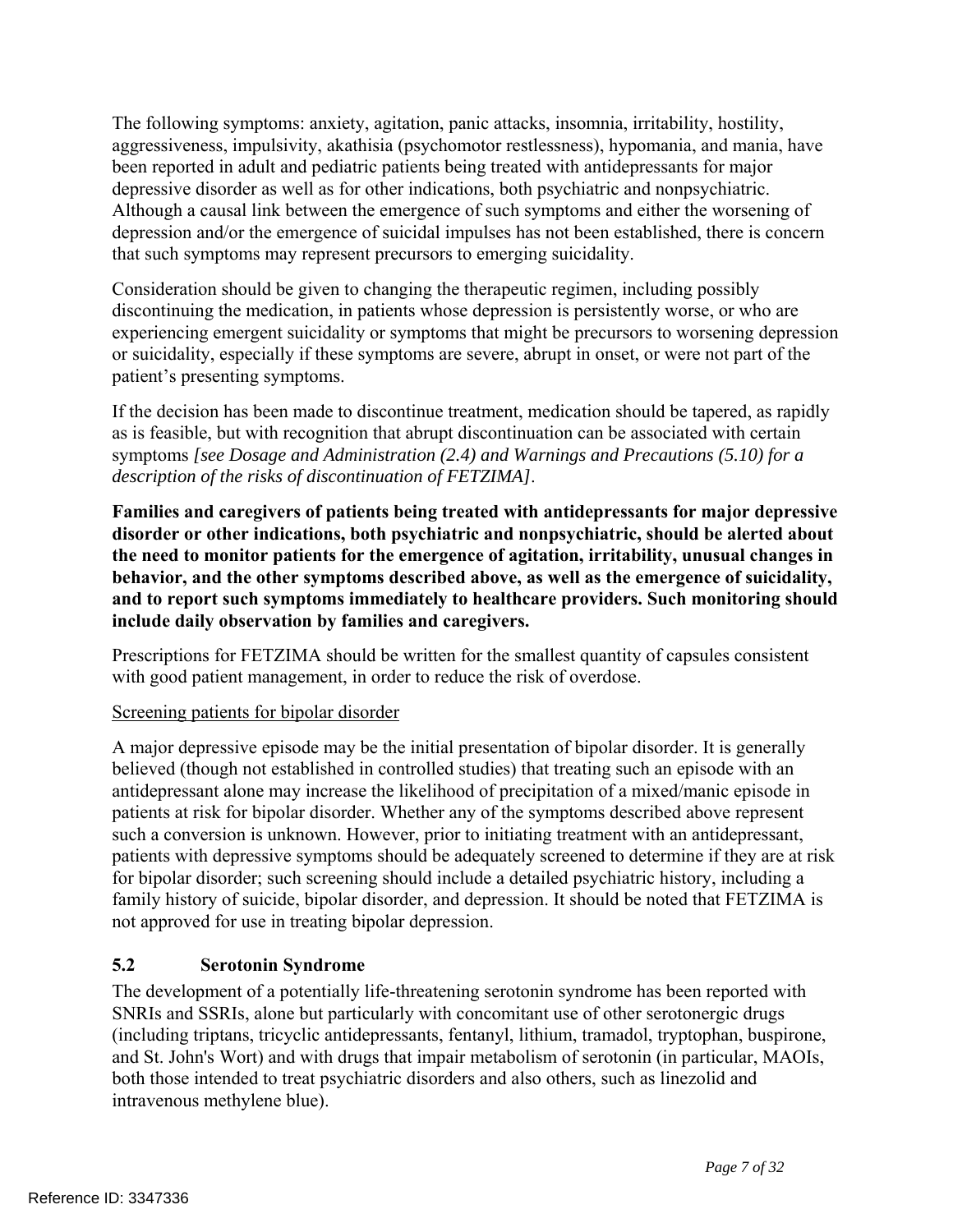Serotonin syndrome symptoms may include mental status changes (e.g., agitation, hallucinations, delirium, and coma), autonomic instability (e.g., tachycardia, labile blood pressure, dizziness, diaphoresis, flushing, hyperthermia), neuromuscular symptoms (e.g., tremor, rigidity, myoclonus, hyperreflexia, incoordination), seizures, and/or gastrointestinal symptoms (e.g., nausea, vomiting, diarrhea). Patients should be monitored for the emergence of serotonin syndrome.

The concomitant use of FETZIMA with MAOIs intended to treat psychiatric disorders is contraindicated. FETZIMA should also not be started in a patient who is being treated with MAOIs such as linezolid or intravenous methylene blue. All reports with methylene blue that provided information on the route of administration involved intravenous administration in the dose range of 1 mg/kg to 8 mg/kg. No reports involved the administration of methylene blue by other routes (such as oral tablets or local tissue injection) or at lower doses. There may be circumstances when it is necessary to initiate treatment with a MAOI such as linezolid or intravenous methylene blue in a patient taking FETZIMA. FETZIMA should be discontinued before initiating treatment with the MAOI *[see Dosage and Administration (2.5, 2.6) and Contraindications (4)]*.

If concomitant use of FETZIMA with a other serotonergic drugs, including triptans, tricyclic antidepressants, fentanyl, lithium, tramadol, buspirone, tryptophan, and St. John's Wort is clinically warranted, patients should be made aware of a potential increased risk for serotonin syndrome, particularly during treatment initiation and dose increases.

Treatment with FETZIMA and any concomitant serotonergic agents, should be discontinued immediately if the above events occur and supportive symptomatic treatment should be initiated.

# **5.3 Elevated Blood Pressure**

SNRIs, including FETZIMA, have been associated with increases in blood pressure. Blood pressure should be measured prior to initiating treatment and periodically throughout FETZIMA treatment. Pre-existing hypertension should be controlled before initiating treatment with FETZIMA. Caution should be exercised in treating patients with pre-existing hypertension, cardiovascular, or cerebrovascular conditions that might be compromised by increases in blood pressure. For patients who experience a sustained increase in blood pressure while receiving FETZIMA, discontinuation or other appropriate medical intervention should be considered.

**Table 2** shows the mean changes in blood pressure, sustained hypertension, and upward shifts in hypertensive status that were observed in FETZIMA-treated patients in the short-term placebocontrolled studies.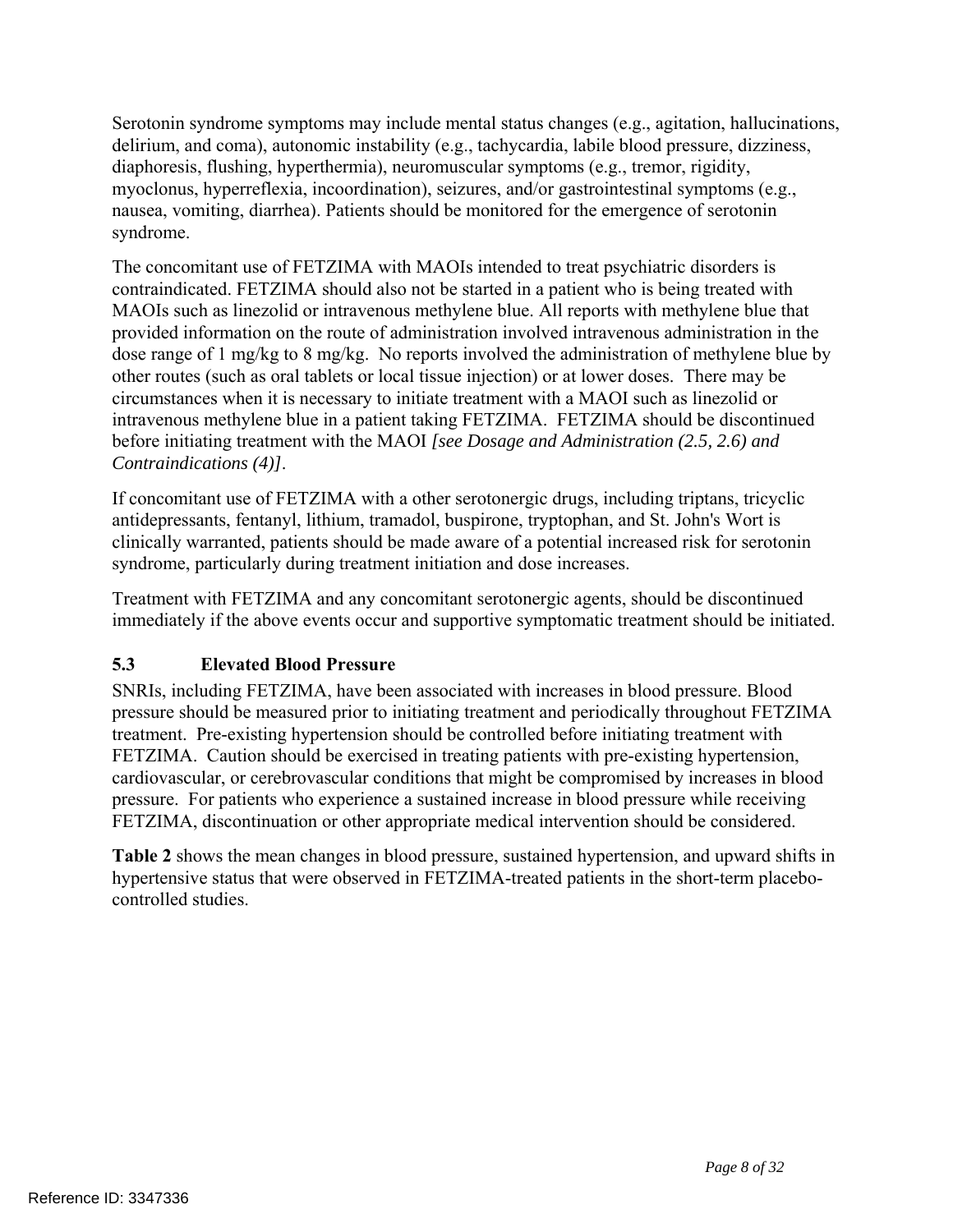#### **Table 2 Blood Pressure Mean Changes, Sustained Hypertension, and Upward Shifts in Hypertensive Status**

|                                                                                                                                                                            | <b>Placebo</b> | <b>FETZIMA</b><br>$40-120$ mg/day |
|----------------------------------------------------------------------------------------------------------------------------------------------------------------------------|----------------|-----------------------------------|
| Mean change from baseline to end of treatment, mm Hg                                                                                                                       |                |                                   |
| Systolic blood pressure (SBP)                                                                                                                                              | $-0.4$         | 3.0                               |
| Diastolic blood pressure (DBP)                                                                                                                                             | $-0.0$         | 3.2                               |
| Sustained Hypertension, % of patients                                                                                                                                      |                |                                   |
| <b>Broad Criteria:</b><br>$SBP \ge 140$ mm Hg and an increase >15 mm Hg OR<br>DBP $\geq$ 90 mm Hg and an increase $\geq$ 10 mm Hg for at least 3<br>consecutive visits     | 1.2            | 1.8                               |
| <b>Strict Criteria:</b><br>$SBP \ge 140$ mm Hg and an increase $\ge 15$ mm Hg AND<br>DBP $\geq$ 90 mm Hg and an increase $>$ 10 mm Hg for at least 3<br>consecutive visits | 0.1            | 0.3                               |
| Upward Shifts in Hypertensive Status <sup>a</sup> , % of patients                                                                                                          |                |                                   |
| Normal/ Pre-hypertensive $\rightarrow$ Stage I/ Stage II                                                                                                                   | 7.1            | 10.4                              |

a Normal Blood Pressure: SBP < 120 mm Hg *and* DBP < 80 mm Hg

Pre-hypertension: SBP  $\geq$  120 mm Hg *and*  $\leq$  139 mm Hg or DBP  $\geq$  80 mm Hg *and*  $\leq$  89 mm Hg Stage I hypertension: SBP ≥ 140 mm Hg *and* ≤ 159 mm Hg or DBP ≥ 90 mm Hg *and* ≤ 99 mm Hg Stage II hypertension:  $SBP \ge 160$  mm Hg *or* DBP  $\ge 100$  mm Hg

In the short-term, placebo-controlled MDD studies, the mean increase from initiation of treatment in systolic BP was 3 mm Hg and diastolic BP was 3.2 mm Hg, as compared to no change in the placebo group. There were no dose-related changes in systolic and diastolic blood pressure observed.

In patients exposed to one-year, open-label treatment of FETZIMA (doses range from 40-120 mg once daily), the mean change from initiation of treatment in systolic BP was 3.9 mm Hg and diastolic BP was 3.1 mm Hg.

In the short-term, placebo-controlled studies, 11.6 % of patients met orthostatic hypotension criteria (SBP or DBP) in the FETZIMA group compared to 9.7% in the placebo group. Orthostatic reductions of blood pressure  $\geq 10$  mm Hg in DBP occurred in 5.8%, 6.1% and 9.8% of FETZIMA-treated patients with doses of 40, 80 and 120 mg/day respectively, compared to 6.2% of placebo-treated patients.

Concomitant use of FETZIMA with drugs that increase blood pressure and heart rate has not been evaluated and such combinations should be used with caution. Effects of FETZIMA on blood pressure in patients with significant hypertension or cardiac disease have not been systematically evaluated. FETZIMA should be used with caution in these patients.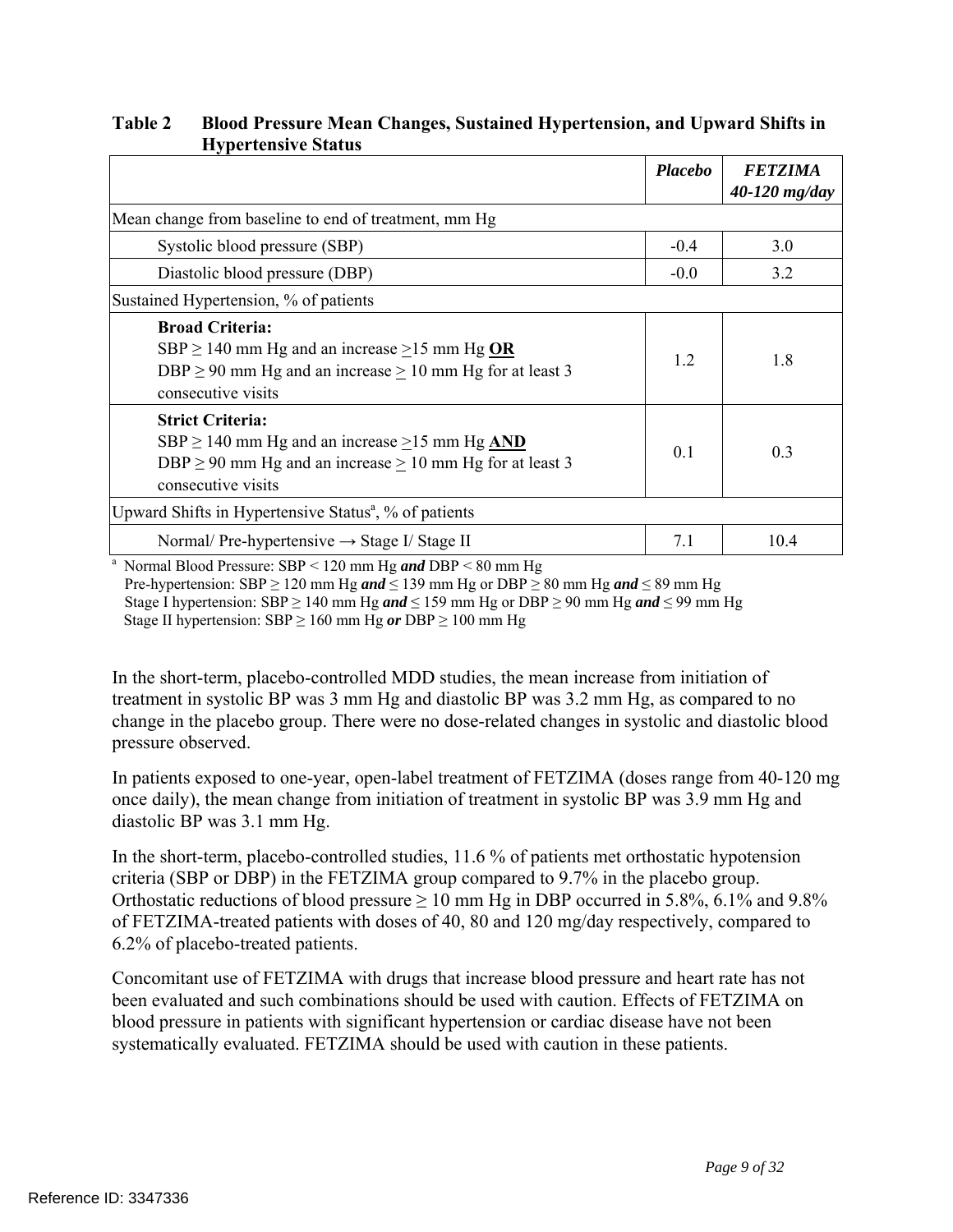# **5.4 Elevated Heart Rate**

SNRIs including FETZIMA have been associated with increased heart rate. Heart rate should be measured prior to initiating treatment and periodically throughout FETZIMA treatment. Preexisting tachyarrhythmias and other cardiac disease should be treated before starting therapy with FETZIMA. For patients who experience a sustained increase in heart rate while receiving FETZIMA, discontinuation or other appropriate medical intervention should be considered.

120 mg was 7.2, 7.2, and 9.1 bpm. In short-term clinical studies, FETZIMA treatment was associated with a mean increase in heart rate of 7.4 beats per minute (bpm) compared to a mean decrease of 0.3 bpm in placebo-treated patients. Heart rate increase in FETZIMA-treated patients receiving doses of 40 mg, 80 mg and

FETZIMA has not been systematically evaluated in patients with a cardiac rhythm disorder.

# **5.5 Abnormal Bleeding**

SSRIs and SNRIs, including FETZIMA, may increase the risk of bleeding events. Concomitant use of aspirin, nonsteroidal anti-inflammatory drugs (NSAIDS), warfarin, and other anticoagulants may add to this risk. Case reports and epidemiological studies (case-control and cohort design) have demonstrated an association between use of drugs that interfere with serotonin reuptake and the occurrence of gastrointestinal bleeding. Bleeding events related to SSRIs and SNRIs have ranged from ecchymosis, hematoma, epistaxis, and petechiae to lifethreatening hemorrhages.

Patients should be cautioned about the risk of bleeding associated with the concomitant use of FETZIMA and NSAIDs, aspirin, or other drugs that affect coagulation or bleeding.

# **5.6 Controlled Narrow-Angle Glaucoma**

Mydriasis has been reported in association with SNRIs, including FETZIMA; therefore, FETZIMA should be used cautiously in patients with controlled narrow-angle glaucoma. Patients with raised intraocular pressure or those at risk of acute narrow-angle glaucoma (angle-closure glaucoma) should be monitored. Do not use FETZIMA in patients with uncontrolled narrowangle glaucoma *[see Contraindications (4)].* 

# **5.7 Urinary Hesitation or Retention**

The noradrenergic effect of SNRIs including FETZIMA, can affect urethral resistance. In the controlled short-term studies, urinary hesitation occurred in 4%, 5% and 6% of FETZIMAtreated patients receiving doses of 40, 80 and 120 mg, respectively, compared to no patients in the placebo group. Caution is advised in the use of FETZIMA in patients prone to obstructive urinary disorders. If symptoms of urinary hesitation, urinary retention, or dysuria develop during treatment with FETZIMA, consideration should be given to the possibility that they might be drug-related, and discontinuation or other appropriate medical intervention should be considered.

# **5.8 Activation of Mania/Hypomania**

Symptoms of mania/hypomania were reported in 0.2% of FETZIMA-treated patients and 0.2% of placebo-treated patients in clinical studies. Activation of mania/hypomania has also been reported in a small proportion of patients with mood disorders who were treated with other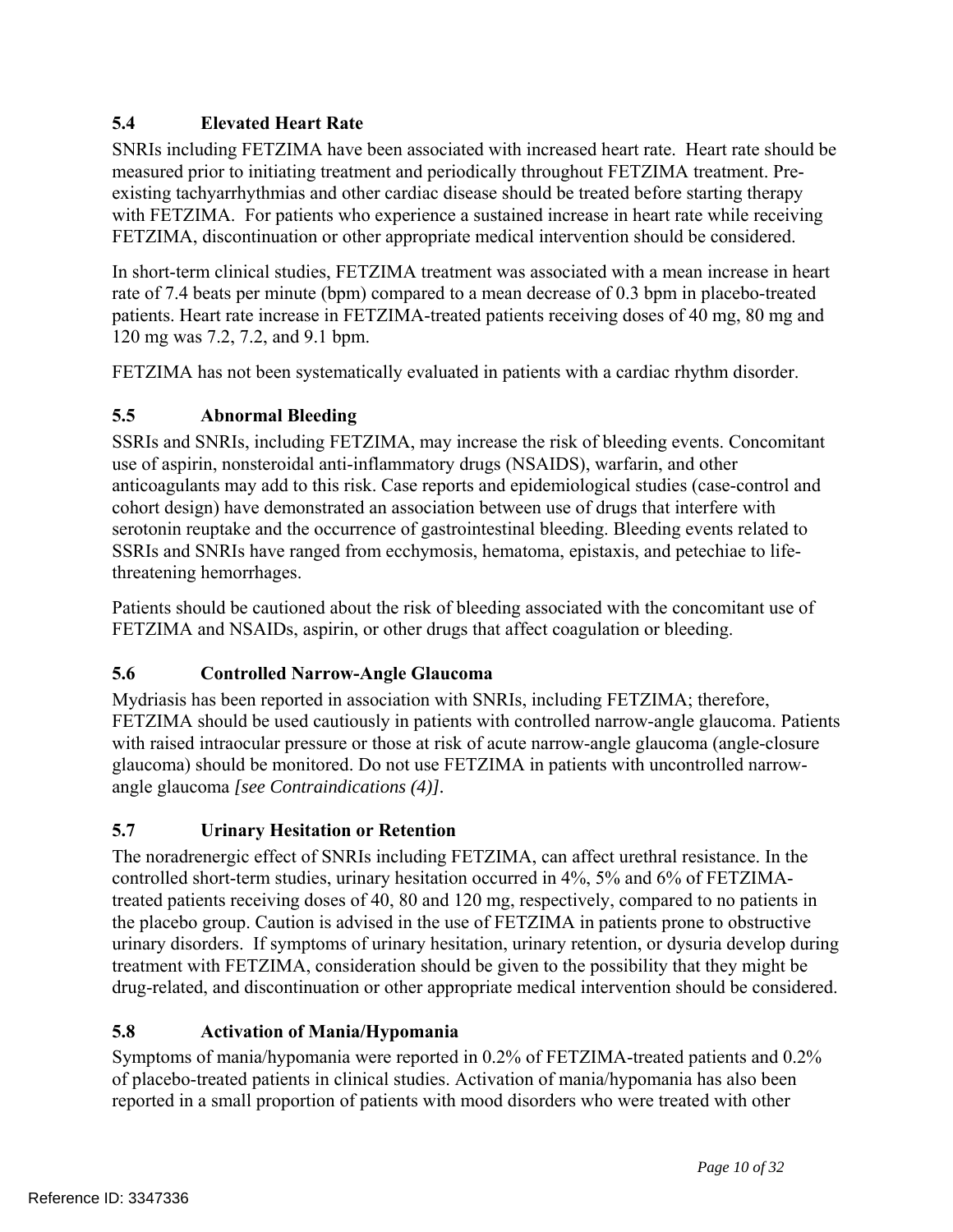antidepressants. As with all antidepressants, use FETZIMA cautiously in patients with a history or family history of bipolar disorder, mania, or hypomania.

# **5.9 Seizures**

FETZIMA has not been systematically evaluated in patients with a seizure disorder. Patients with a history of seizures were excluded from clinical studies. FETZIMA should be prescribed with caution in patients with a seizure disorder. One case of seizure has been reported in premarketing clinical studies with FETZIMA.

# **5.10 Discontinuation Syndrome**

There have been reports of adverse events occurring upon discontinuation of serotonergic antidepressants, particularly when discontinuation is abrupt, including the following: dysphoric mood, irritability, agitation, dizziness, sensory disturbances (e.g., paresthesia, such as electric shock sensations), anxiety, confusion, headache, lethargy, emotional lability, insomnia, hypomania, tinnitus, and seizures. While these events are generally self-limiting, there have been reports of serious discontinuation symptoms.

Monitor patients for these symptoms when discontinuing FETZIMA. Reduce the dose gradually whenever possible. If intolerable symptoms occur following a decrease in the dose or upon discontinuation of treatment, consider resuming the previously prescribed dose. Subsequently, the dose may be decreased, but at a more gradual rate *[see Dosage and Administration (2.4)]*.

# **5.11 Hyponatremia**

Although no adverse events of hyponatremia were reported for FETZIMA-treated patients in the clinical studies, hyponatremia has occurred as a result of treatment with SSRIs and SNRIs. In many cases, hyponatremia appears to be the result of the syndrome of inappropriate antidiuretic hormone secretion (SIADH). Cases with serum sodium lower than 110 mmol/L have been reported. Elderly patients may be at greater risk of developing hyponatremia with SSRIs and SNRIs. Also, patients taking diuretics or who are otherwise volume depleted can be at greater risk. FETZIMA should be discontinued in patients with symptomatic hyponatremia and appropriate medical intervention should be instituted. Signs and symptoms of hyponatremia include headache, difficulty concentrating, memory impairment, confusion, weakness, and unsteadiness, which can lead to falls. Signs and symptoms associated with more severe and/or acute cases have included hallucination, syncope, seizure, coma, respiratory arrest, and death.

# **6 ADVERSE REACTIONS**

The following adverse reactions are discussed in greater detail in other sections of the label.

- Hypersensitivity *[see Contraindications (4)]*
- Suicidal Thoughts and Behaviors in Adolescents and Young Adults *[see Warnings and Precautions (5.1)]*
- Serotonin Syndrome *[see Warnings and Precautions (5.2)]*
- Elevated Blood Pressure *[see Warnings and Precautions (5.3)]*
- Elevated Heart Rate *[see Warnings and Precautions (5.4)]*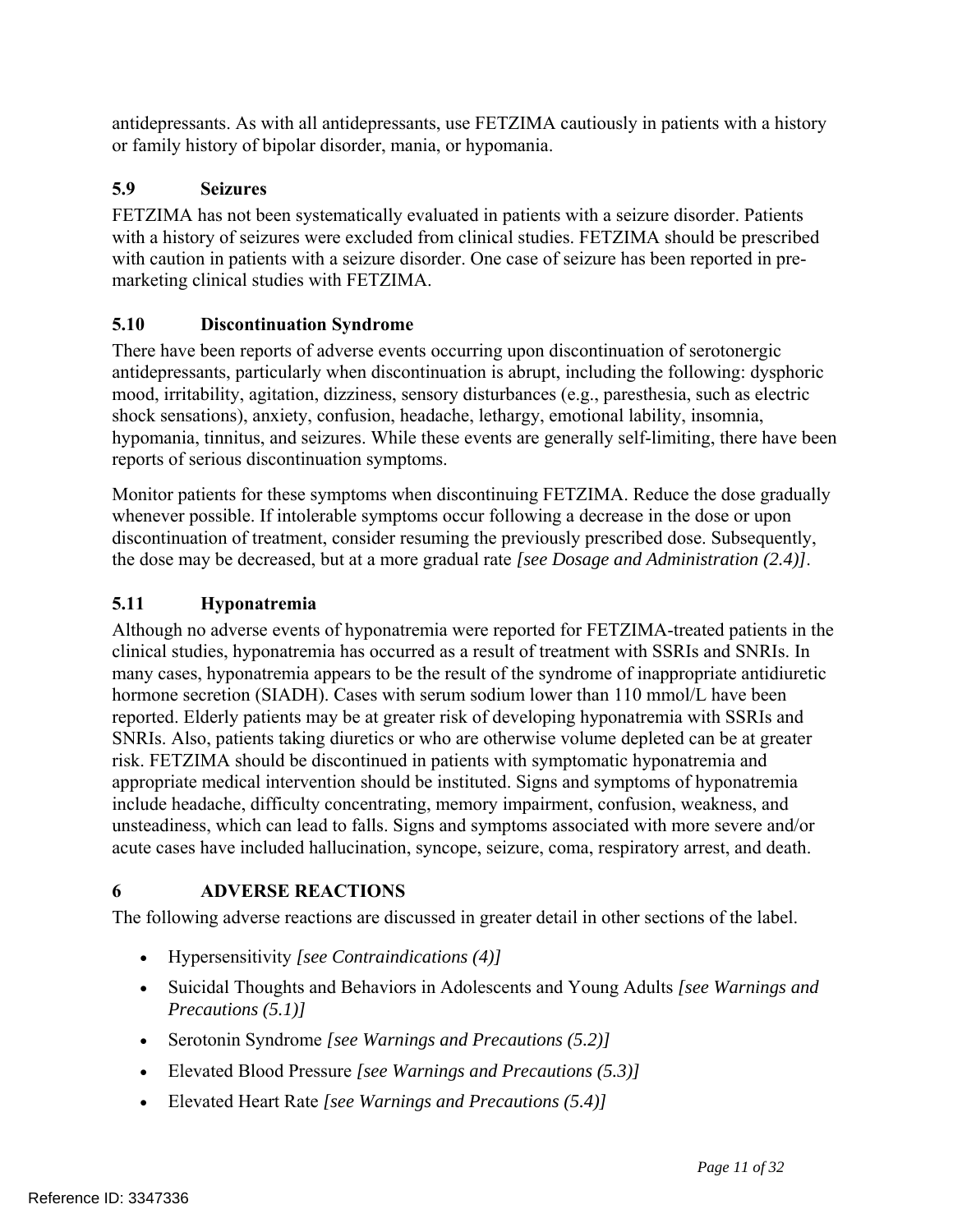- Abnormal Bleeding *[see Warnings and Precautions (5.5)]*
- *(5.6)]* Narrow-Angle Glaucoma [*see Contraindications (4) and Warnings and Precautions*
- Urinary Hesitation or Retention *[see Warnings and Precautions (5.7)]*
- Activation of Mania/Hypomania *[see Warnings and Precautions (5.8)]*
- Seizure [*see Warnings and Precautions (5.9)*]
- Discontinuation Syndrome *[see Warnings and Precautions (5.10)]*
- Hyponatremia *[see Warnings and Precautions (5.11)]*

### **6.1 Clinical Studies Experience**

 of another drug and may not reflect the rates observed in clinical practice. Because clinical trials are conducted under widely varying conditions, adverse reaction rates observed in the clinical trials of a drug cannot be directly compared to rates in the clinical studies

#### Patient exposure

The safety of FETZIMA was evaluated in 2,673 patients (18-78 years of age) diagnosed with MDD who participated in clinical studies, representing 942 patient-years of exposure. Among the 2,673 FETZIMA-treated patients, 1,583 were exposed to FETZIMA in short-term, placebocontrolled studies. There were 825 patients who continued from short-term studies into a oneyear, open-label extension study.

Of the 2,673 patients exposed to at least one dose of FETZIMA, 737 patients were exposed to FETZIMA for at least 6 months and 367 were exposed for one year. In these studies FETZIMA was given at doses ranging from 40-120 mg once daily and was given without regard to food.

#### Adverse reactions reported as reasons for discontinuation of treatment

In the short-term placebo-controlled pre-marketing studies for MDD, 9% of the 1,583 patients who received FETZIMA (40-120 mg) discontinued treatment due to an adverse event, compared with 3% of the 1,040 placebo-treated patients in those studies. The most common adverse reaction leading to discontinuation in at least 1% of the FETZIMA-treated patients in the shortterm placebo-controlled studies was nausea (1.5%).

#### Common adverse reactions in placebo-controlled MDD studies

 palpitations. The most commonly observed adverse events in FETZIMA-treated MDD patients in placebocontrolled studies (incidence  $\geq$  5% and at least twice the rate of placebo) were: nausea, constipation, hyperhidrosis, heart rate increased, erectile dysfunction, tachycardia, vomiting, and

**Table 3** shows the incidence of adverse reactions that occurred in  $\geq 2\%$  of FETZIMA-treated MDD patients and at least twice the rate of placebo in the placebo-controlled studies.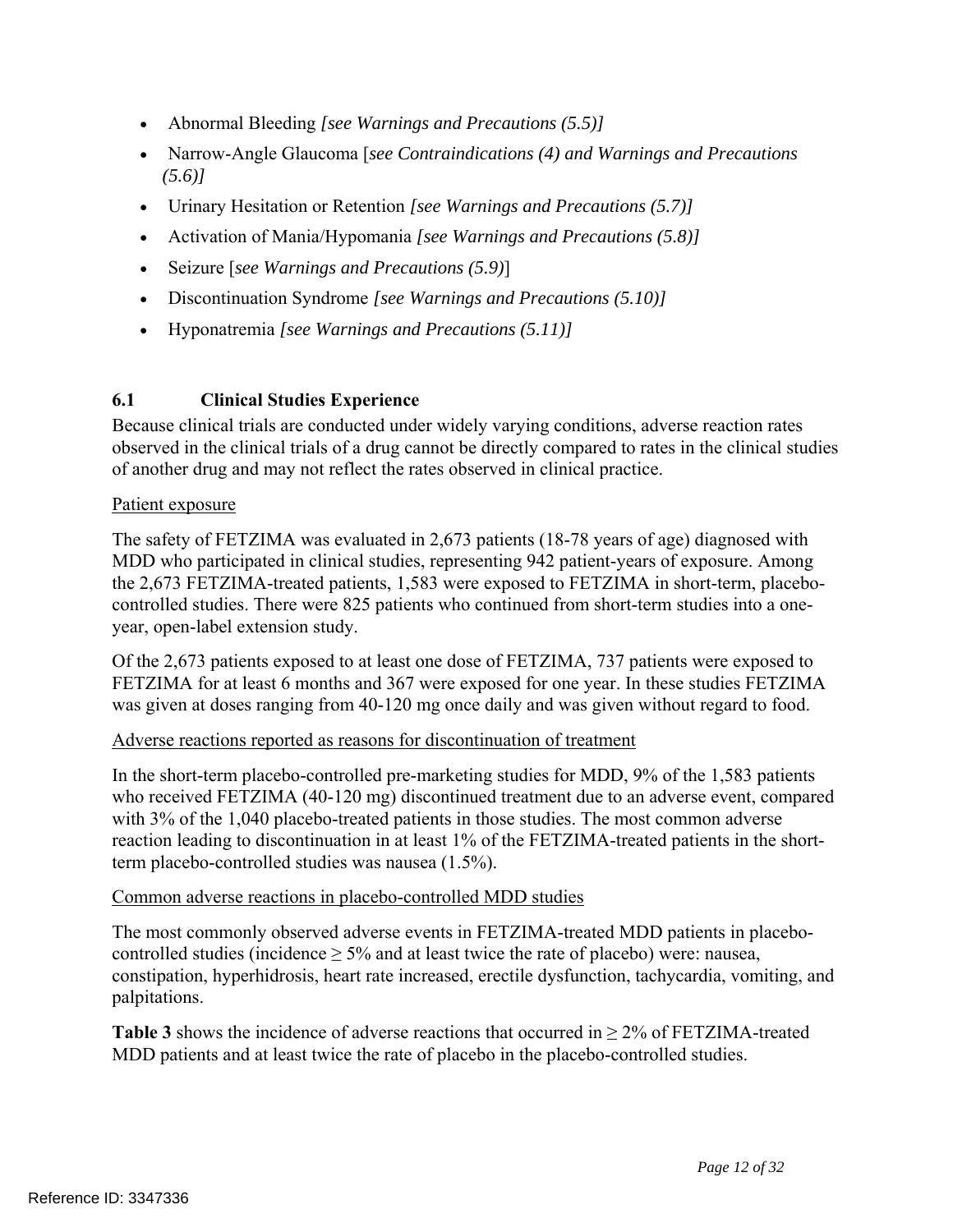| <b>System Organ Class</b><br><b>Preferred Term</b>                                                      | <b>Placebo</b><br>$(N = 1040)$<br>$\%$ | <b>FETZIMA</b><br>$40 - 120$ mg/d<br>$(N = 1583)$<br>% |  |  |
|---------------------------------------------------------------------------------------------------------|----------------------------------------|--------------------------------------------------------|--|--|
| <b>Gastrointestinal disorders</b>                                                                       |                                        |                                                        |  |  |
| Nausea                                                                                                  | 6                                      | 17                                                     |  |  |
| Constipation                                                                                            | 3                                      | 9                                                      |  |  |
| Vomiting                                                                                                | 1                                      | 5                                                      |  |  |
| <b>Cardiac disorders</b>                                                                                |                                        |                                                        |  |  |
| Tachycardia <sup>a</sup>                                                                                | 2                                      | 6                                                      |  |  |
| Palpitations                                                                                            |                                        | 5                                                      |  |  |
| Reproductive system and breast disorders <sup>b</sup>                                                   |                                        |                                                        |  |  |
| Erectile dysfunction <sup>c</sup>                                                                       |                                        | 6                                                      |  |  |
| Testicular pain <sup>d</sup>                                                                            | <1                                     | 4                                                      |  |  |
| Ejaculation disorder <sup>e</sup>                                                                       | $<$ 1                                  | 5                                                      |  |  |
| <b>Investigations</b>                                                                                   |                                        |                                                        |  |  |
| Heart rate increased <sup>f</sup>                                                                       |                                        | 6                                                      |  |  |
| Blood pressure increased <sup>g</sup>                                                                   |                                        | 3                                                      |  |  |
| <b>Renal and urinary disorders</b>                                                                      |                                        |                                                        |  |  |
| Urinary hesitation                                                                                      | $\theta$                               | 4                                                      |  |  |
| Skin and subcutaneous tissue disorders                                                                  |                                        |                                                        |  |  |
| Hyperhidrosis                                                                                           | $\overline{2}$                         | 9                                                      |  |  |
| Rash <sup>h</sup>                                                                                       | $\theta$                               | $\overline{2}$                                         |  |  |
| <b>Vascular disorders</b>                                                                               |                                        |                                                        |  |  |
| Hot flush                                                                                               |                                        | 3                                                      |  |  |
| Hypotension <sup>1</sup>                                                                                |                                        | 3                                                      |  |  |
| Hypertension <sup>1</sup>                                                                               |                                        | 3                                                      |  |  |
| <b>Metabolism and nutrition disorders</b>                                                               |                                        |                                                        |  |  |
| Decreased appetite                                                                                      |                                        | 3                                                      |  |  |
| <sup>a</sup> Tachycardia also includes: sinus tachycardia and postural orthostatic tachycardia syndrome |                                        |                                                        |  |  |

#### **Table 3 Adverse Reactions Occurring in ≥ 2% of FETZIMA-treated Patients and at Least Twice the rate of Placebo-treated Patients**

 $\mu$ <sup>b</sup> Percentage is relative to the number of patients in the associated demographic sex category. Fewer than 2% of FETZIMA-treated MDD female patients in placebo-controlled clinical studies reported adverse

- events related to sexual function.<br> $\epsilon$  erectile dysfunction includes: erectile dysfunction, organic erectile dysfunction and psychogenic erectile dysfunction
- <sup>d</sup> ejaculation disorder includes: ejaculation disorder, ejaculation delayed, ejaculation failure, and premature ejaculation
- e testicular pain includes: testicular pain, epididymitis, and seminal vesiculitis<br>
f Heart rate increased also includes: orthostatic heart rate response increased<br>
g Plood pressure increased also includes: blood pressure
- 
- Blood pressure increased also includes: blood pressure systolic increased, blood pressure diastolic
- increased and blood pressure orthostatic increased<br>h Rash also includes: rash generalized, rash maculo-<sup>h</sup> Rash also includes: rash generalized, rash maculo-papular, rash erythematous and rash macular i Hypotension also includes: orthostatic hypotension and dizziness postural
- Exportancies also includes: orthostatic hypotension and dizziness postural<br>Unautorian also includes: labile hypotension
- Hypertension also includes: labile hypertension
- $N =$  number of patients in the Safety Population

#### Dose-related adverse reactions

In pooled data from the short-term placebo-controlled fixed-dose studies, there were no doserelated adverse reactions (greater than 2% overall incidence) in patients treated with FETZIMA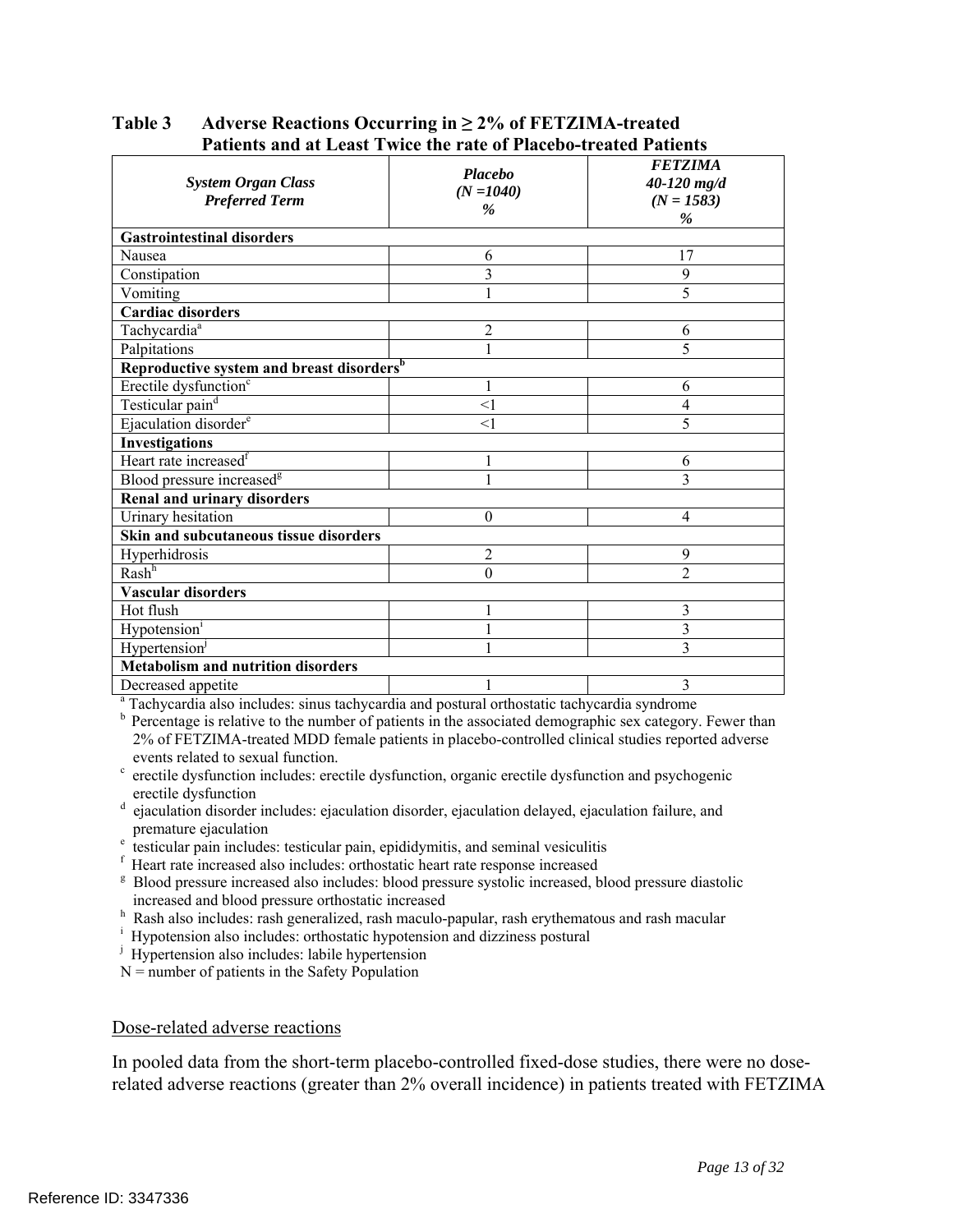across the dose range 40-120 mg once daily, with the exception of erectile dysfunction and urinary hesitation (see **Table 4**).

|                                                                     | Placebo<br>$(N = 362)$<br>$\%$ | <b>FETZIMA</b>                        |                                       |                                        |
|---------------------------------------------------------------------|--------------------------------|---------------------------------------|---------------------------------------|----------------------------------------|
| <b>System Organ Class</b><br><b>Preferred Term</b>                  |                                | $40 \text{ mg/d}$<br>$(N = 366)$<br>% | $80 \text{ mg}/d$<br>$(N = 367)$<br>% | $120 \text{ mg/d}$<br>$(N = 180)$<br>% |
| Urinary hesitation                                                  |                                |                                       |                                       |                                        |
| Erectile dysfunction <sup>a</sup>                                   |                                |                                       |                                       |                                        |
| <sup>a</sup> Percentage is relative to the number of male patients. |                                |                                       |                                       |                                        |

### **Table 4 Dose-Related Adverse Reactions**

 $N =$  number of patients in the Safety Population

### Other adverse reactions observed in clinical studies

Other infrequent adverse reactions, not described elsewhere in the label, occurring at an incidence of < 2% in MDD patients treated with FETZIMA were:

**Cardiac disorders:** Angina pectoris; Supraventricular and Ventricular extrasystoles

**Eye disorders:** Dry eye; Vision blurred; Conjunctival hemorrhage

**General disorders:** Chest pain; Thirst

**Gastrointestinal disorders:** Abdominal pain; Flatulence

**Investigations disorders:** Blood cholesterol increased; Liver function test abnormal

**Nervous System disorders:** Migraine; Paraesthesia; Syncope; Extrapyramidal disorder

**Psychiatric disorders:** Agitation; Anger; Bruxism; Panic attack; Tension; Aggression

**Renal and Urinary disorder:** Pollakiuria; Hematuria; Proteinuria

**Respiratory, thoracic and mediastinal disorders:** Yawning

**Skin and subcutaneous tissue disorders:** Dry skin; Pruritus; Urticaria

# **7 DRUG INTERACTIONS**

Other than CYP3A4 drug interactions, FETZIMA is predicted, based on *in vitro* studies, to have a low potential to be involved in clinically significant pharmacokinetic drug interactions.

# **7.1 Monoamine Oxidase Inhibitors (MAOIs)**

 *[see Dosage and Administration (2.5, 2.6), Contraindications (4), and Warnings and Precautions (5.2)]* 

# **7.2 Serotonergic Drugs**

 *[see Dosage and Administration (2.5, 2.6), Contraindications (4), and Warnings and Precautions (5.2)]*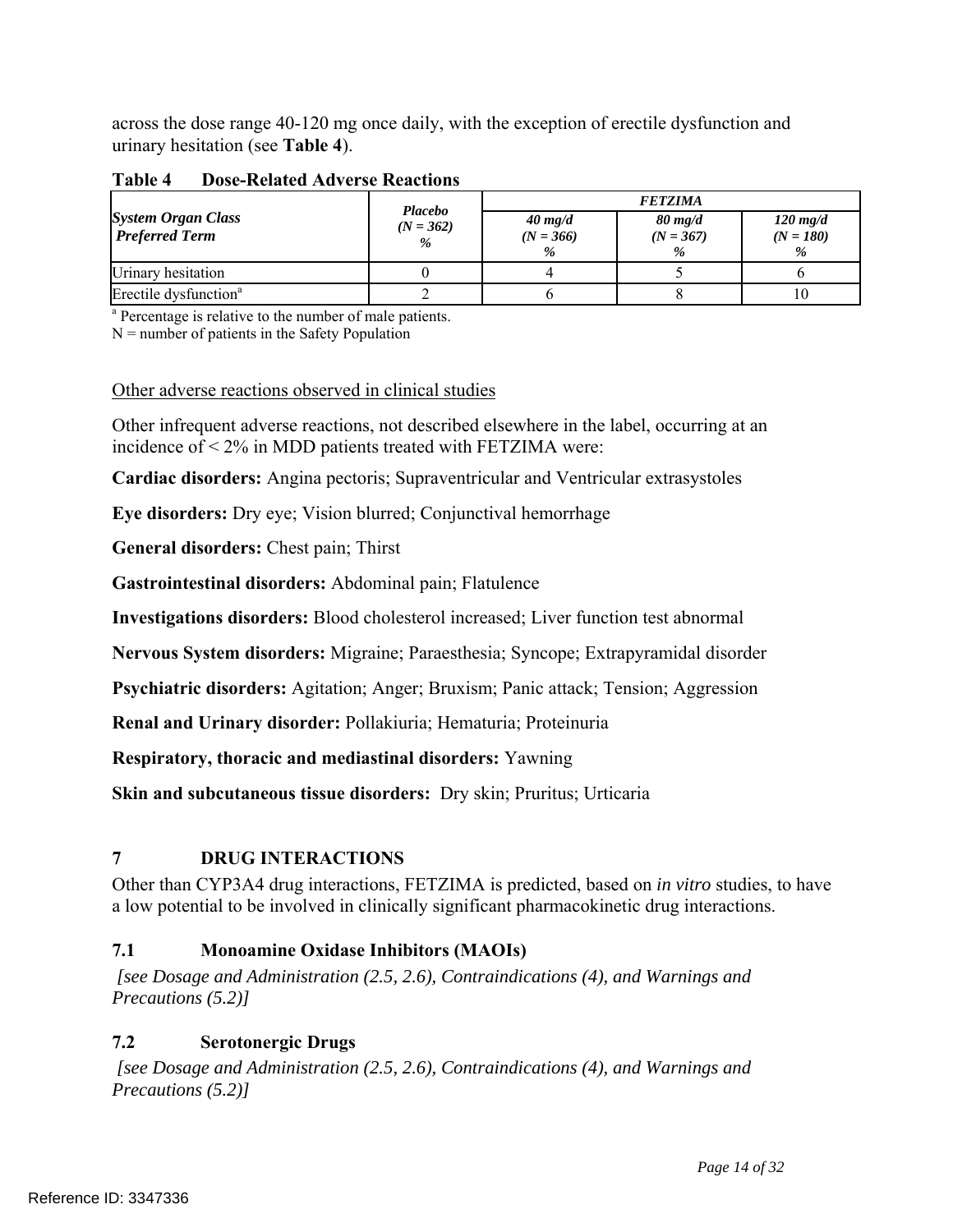# **7.3 Drugs that Interfere with Hemostasis (e.g., NSAIDs, Aspirin, and Warfarin)**

Serotonin release by platelets plays an important role in hemostasis. Epidemiological studies of case-control and cohort design have demonstrated an association between use of psychotropic drugs that interfere with serotonin reuptake and the occurrence of upper gastrointestinal bleeding. These studies have also shown that concurrent use of an NSAID or aspirin may potentiate this risk of bleeding. Altered anticoagulant effects, including increased bleeding, have been reported when SSRIs and SNRIs are co-administered with warfarin. Patients receiving warfarin therapy should be carefully monitored when FETZIMA is initiated or discontinued *[see Warnings and Precautions (5.5)]*.

# **7.4 Potential for Other Drugs to Affect FETZIMA**

Dose adjustment is recommended when FETZIMA is co-administered with strong inhibitors of CYP3A4 (e.g. ketoconazole) *[see Dosage and Administration (2.7)].* An *in vivo* study showed a clinically meaningful increase in levomilnacipran exposure when FETZIMA was coadministered with the CYP3A4 inhibitor ketoconazole (see **Figure 1**).

No dose adjustment of FETZIMA is needed when co-administered with a CYP3A4 inducer or substrate. *In vivo* studies showed no clinically meaningful change in levomilnacipran exposure when co-administered with the CYP3A4 inducer carbamazepine or the CYP3A4 substrate alprazolam (see **Figure 1**).

No dose adjustment of FETZIMA is needed when co-administered with inhibitors of CYP2C8 , CYP2C19, CYP2D6, CYP2J2, P-glycoprotein, BCRP, OATP1B1, OATP1B3, OAT1, OAT3, or OCT2. *In vitro* studies suggested that CYP2C8, CYP2C19, CYP2D6, and CYP2J2 had minimal contributions to metabolism of levomilnacipran. In addition, levomilnacipran is not a substrate of BCRP, OATP1B1, OATP1B3, OAT1, OAT3, or OCT2 and is a weak substrate of P-gp.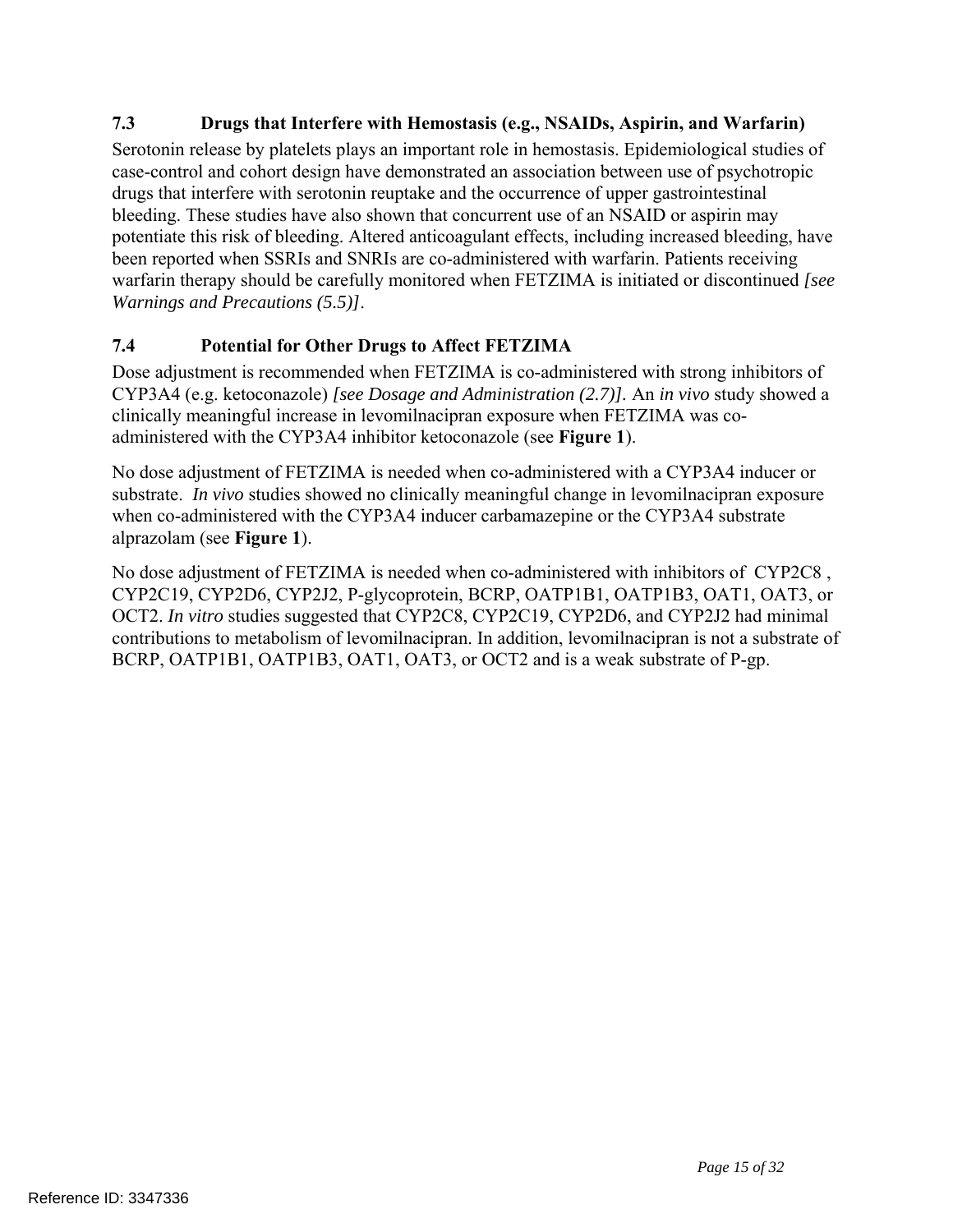



### **7.5 Potential for FETZIMA to Affect Other Drugs**

No dose adjustment of the concomitant medication is recommended when FETZIMA is administered with a substrate of CYP3A4, CYP1A2, CYP2A6, CYP2C8, CYP2C9, CYP2C19, CYP2D6, CYP2E1, P-gp, OATP1B1, OATP1B3, OAT1, OAT3, or OCT2. *In vitro* studies have shown that levomilnacipran is not an inhibitor of CYP1A2, CYP2A6, CYP2C8, CYP2C9, CYP2C19, CYP2D6, CYP2E1, P-gp, OATP1B1, OATP1B3, OAT1, OAT3, or OCT2. Concomitant use of FETZIMA with alprazolam or carbamazepine, substrates of CYP3A4, had no significant effect on alprazolam or carbamazepine plasma concentrations (see **Figure 1**).

#### **7.6 Central Nervous System (CNS)-Active Agents**

The risk of using FETZIMA in combination with other CNS-active drugs has not been systematically evaluated. Consequently, caution is advised when FETZIMA is prescribed in combination with other CNS-active drugs, including those with a similar mechanism of action.

#### Alcohol

 recommended that FETZIMA extended-release capsules not be taken with alcohol*.* In an *in vitro* study, alcohol interacted with the extended-release properties of FETZIMA. If FETZIMA is taken with alcohol, a pronounced accelerated drug release may occur. It is

### **8 USE IN SPECIFIC POPULATIONS**

### **8.1 Pregnancy**

Pregnancy Category C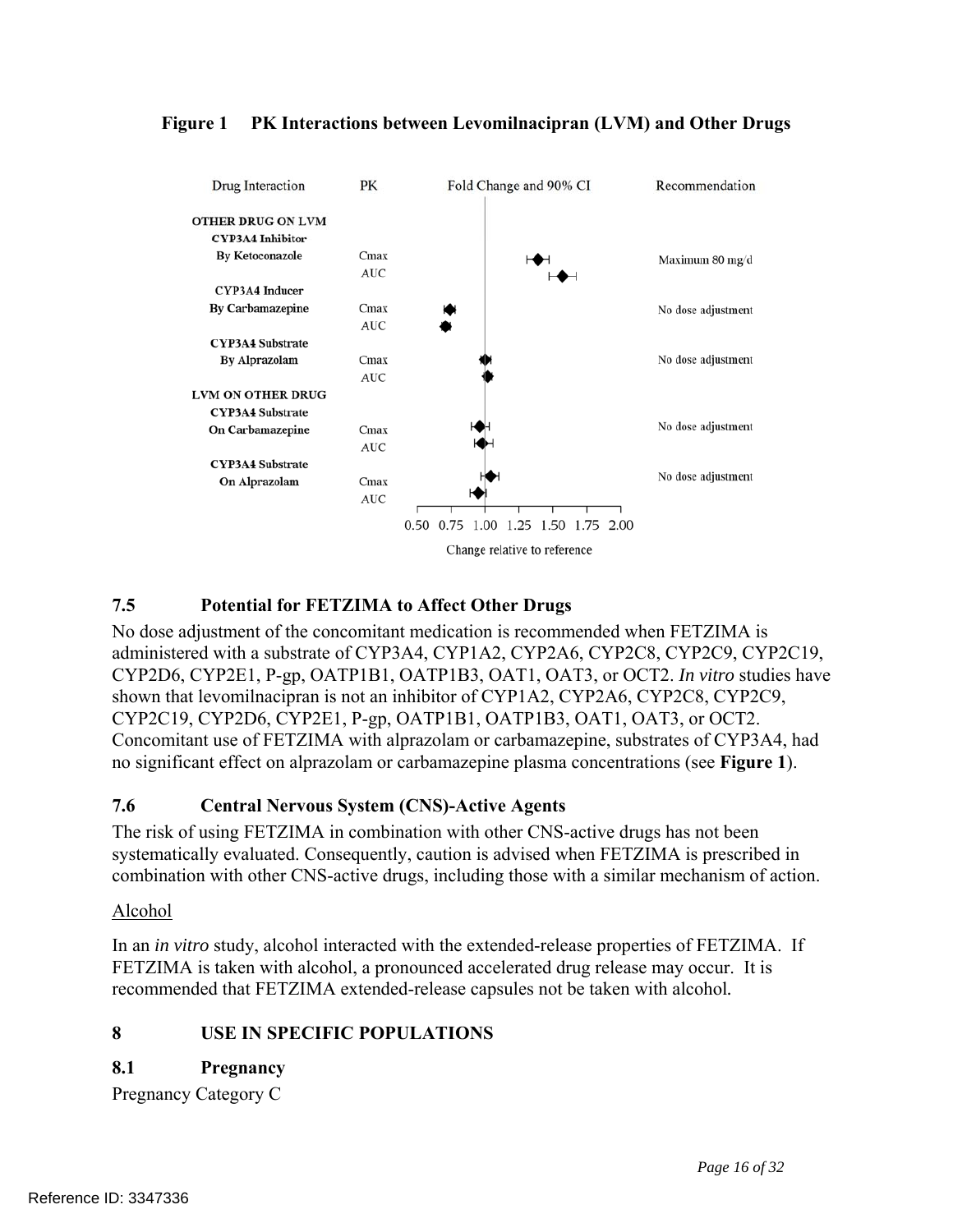#### Risk Summary

There are no adequate and well-controlled studies of FETZIMA in pregnant women. Neonates exposed to dual reuptake inhibitors of serotonin and norepinephrine (such as FETZIMA), or selective serotonin reuptake inhibitors late in the third trimester have developed complications that can arise immediately upon delivery. Levomilnacipran was not teratogenic in rats or rabbits when given during the period of organogenesis at doses up to 8 or 16 times the maximum recommended human dose (MRHD) of 120 mg on a mg/m2 basis, respectively. However, an increase in early post natal rat pup mortality was seen at a dose equivalent to 5 times the MRHD given during pregnancy and lactation. FETZIMA should be used during pregnancy only if the potential benefit justifies the potential risk to the fetus.

### Clinical Considerations

Neonates exposed to SSRIs or SNRIs, late in the third trimester have developed complications requiring prolonged hospitalization, respiratory support, and tube feeding. Such complications can arise immediately upon delivery. Reported clinical findings have included respiratory distress, cyanosis, apnea, seizures, temperature instability, feeding difficulty, vomiting, hypoglycemia, hypotonia, hypertonia, hyperreflexia, tremor, jitteriness, irritability, and constant crying. These features are consistent with either a direct toxic effect of these classes of drugs or, possibly, a drug discontinuation syndrome. It should be noted that, in some cases, the clinical picture is consistent with serotonin syndrome *[see Warnings and Precautions (5.2)].* 

A prospective longitudinal study of 201 women with history of major depression who were euthymic at the beginning of pregnancy, showed women who discontinued antidepressant medication during pregnancy were more likely to experience a relapse of major depression than women who continued antidepressant medication.

### Animal Data

No teratogenic effects were observed when levomilnacipran was administered to pregnant rats or rabbits during the period of organogenesis at oral doses up to 100 mg/kg/day. This dose is 8 and 16 times (in rats and rabbits, respectively) the maximum recommended human dose (MRHD) of 120 mg on a mg/m2 basis. Fetal body weights were reduced in rats, and skeletal ossification was delayed in both rats and rabbits at this dose; these effects were not observed in either species at doses up to 30 mg/kg/day, 2.4 times the MRHD in rats or 5 times the MRHD in rabbits.

When levomilnacipran was administered to pregnant rats at an oral dose of 60 mg/kg/day, 5 times the MRHD, during organogenesis and throughout pregnancy and lactation, there was an increase in early postnatal pup mortality; no pup mortality was seen at 20 mg/kg/day, 1.6 times the MRHD. Among the surviving pups, pre- and post-weaning pup weight gain was reduced up to at least 8 weeks of age; however, physical and functional development, including reproductive performance of the progeny, was not affected. The effects on body weight gain were not seen at 7 mg/kg/day, 0.6 times the MRHD.

### **8.3 Nursing Mothers**

It is not known if FETZIMA is present in human milk. Studies have shown that levomilnacipran is present in the milk of lactating rats. Because many drugs are excreted in human milk and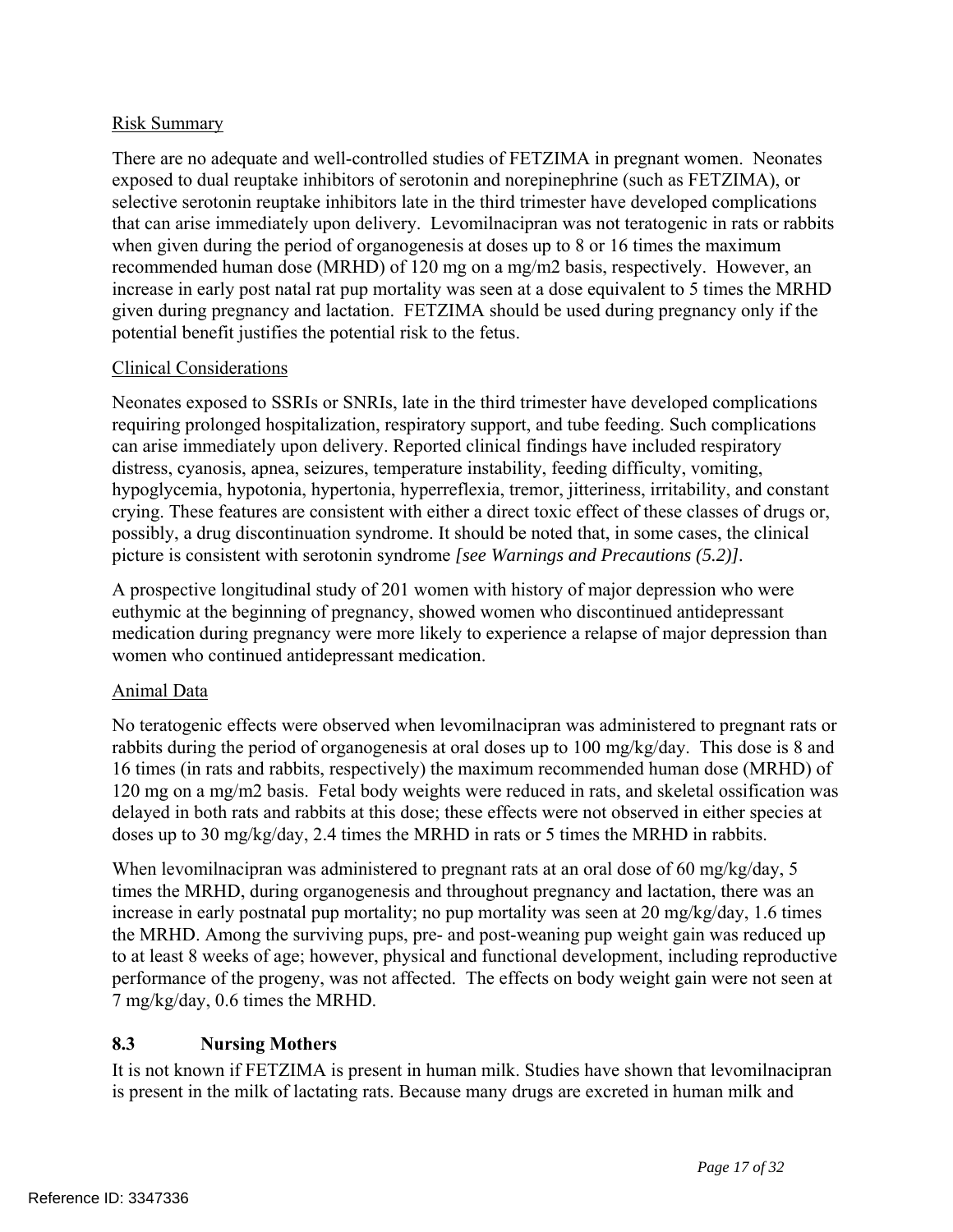because of the potential for serious adverse reactions in nursing infants from FETZIMA, a decision should be made whether to discontinue the drug, taking into account the importance of the drug to the mother.

# **8.4 Pediatric Use**

Clinical studies on the use of FETZIMA in pediatric patients have not been conducted; therefore, the safety and effectiveness of FETZIMA in the pediatric population have not been established. FETZIMA is not approved for use in pediatric patients *[see Boxed Warning and Warnings and Precautions (5.1)]*.

# **8.5 Geriatric Use**

No dose adjustment is recommended on the basis of age (see **Figure 2**). In a multiple-dose clinical pharmacokinetic study, elderly subjects ( $> 65$  years) had a slightly higher exposure ( $C_{\text{max}}$ ) by 24% and AUC by 26%) of levomilnacipran than younger subjects (18-45 years).

Of the total number of subjects in clinical studies of FETZIMA, 2.8% of patients were age 65 or older.

Because levomilnacipran is predominately excreted by the kidney, renal clearance of levomilnacipran should be considered when determining the dose *[see Dosage and Administration (2.3)]*.

 *and Precautions (5.11)].* SSRIs and SNRIs, including FETZIMA, have been associated with cases of clinically significant hyponatremia in elderly patients, who may be at greater risk for this adverse event *[see Warnings* 

# **8.6 Hepatic Impairment**

Hepatic elimination of levomilnacipran is low. Dose adjustment is not recommended in subjects with mild (Child-Pugh score of 1-6), moderate (Child-Pugh score of 7-9), or severe (Child-Pugh score of 10-13) hepatic impairment (see **Figure 2**).

# **8.7 Renal Impairment**

Renal excretion plays a predominant role in the elimination of levomilnacipran. Dose adjustment is not recommended for patients with mild (creatinine clearance of 60-89 ml/min) renal impairment. Dosing adjustment is recommended for patients with moderate (creatinine clearance of 30-59 ml/min) or severe (creatinine clearance of 15-29 ml/min) renal impairment (see **Figure 2**). FETZIMA is not recommended for patients with end stage renal disease *[see Dosage and Administration (2.3)]*.

# **8.8 Gender**

Dose adjustment based on gender is not recommended (see **Figure 2**).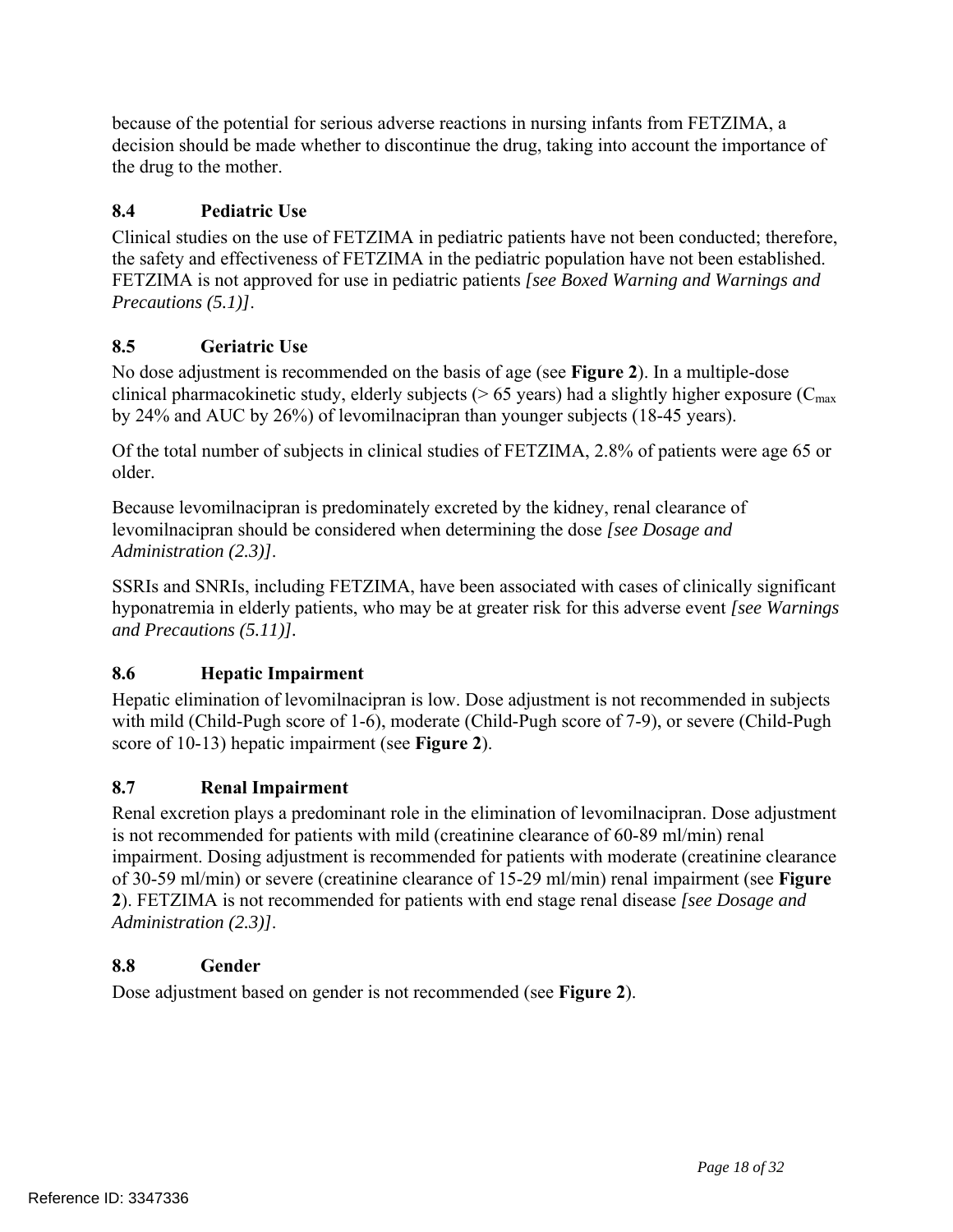

# Figure 2 Effect of Intrinsic Factors on Levomilnacipran PK

The data shown for elderly subjects (>65 years) are relative to younger subjects (18-45 years).

The data shown for female subjects are relative to male subjects.

The data shown for renal and hepatic impairment are relative to subjects with normal renal and hepatic function, respectively.

# **9 DRUG ABUSE AND DEPENDENCE**

#### **9.1 Controlled Substance**

FETZIMA is not a controlled substance.

#### **9.2 Abuse**

FETZIMA has not been systematically studied in animals or humans for its potential for abuse. There was no evidence suggestive of drug-seeking behavior in the clinical studies. It is not possible to predict on the basis of clinical experience the extent to which a CNS active drug will be misused, diverted, and/or abused once marketed. Consequently, physicians should carefully evaluate patients for a history of drug abuse and follow such patients closely, observing them for signs of misuse or abuse of FETZIMA (e.g., development of tolerance or drug-seeking behavior).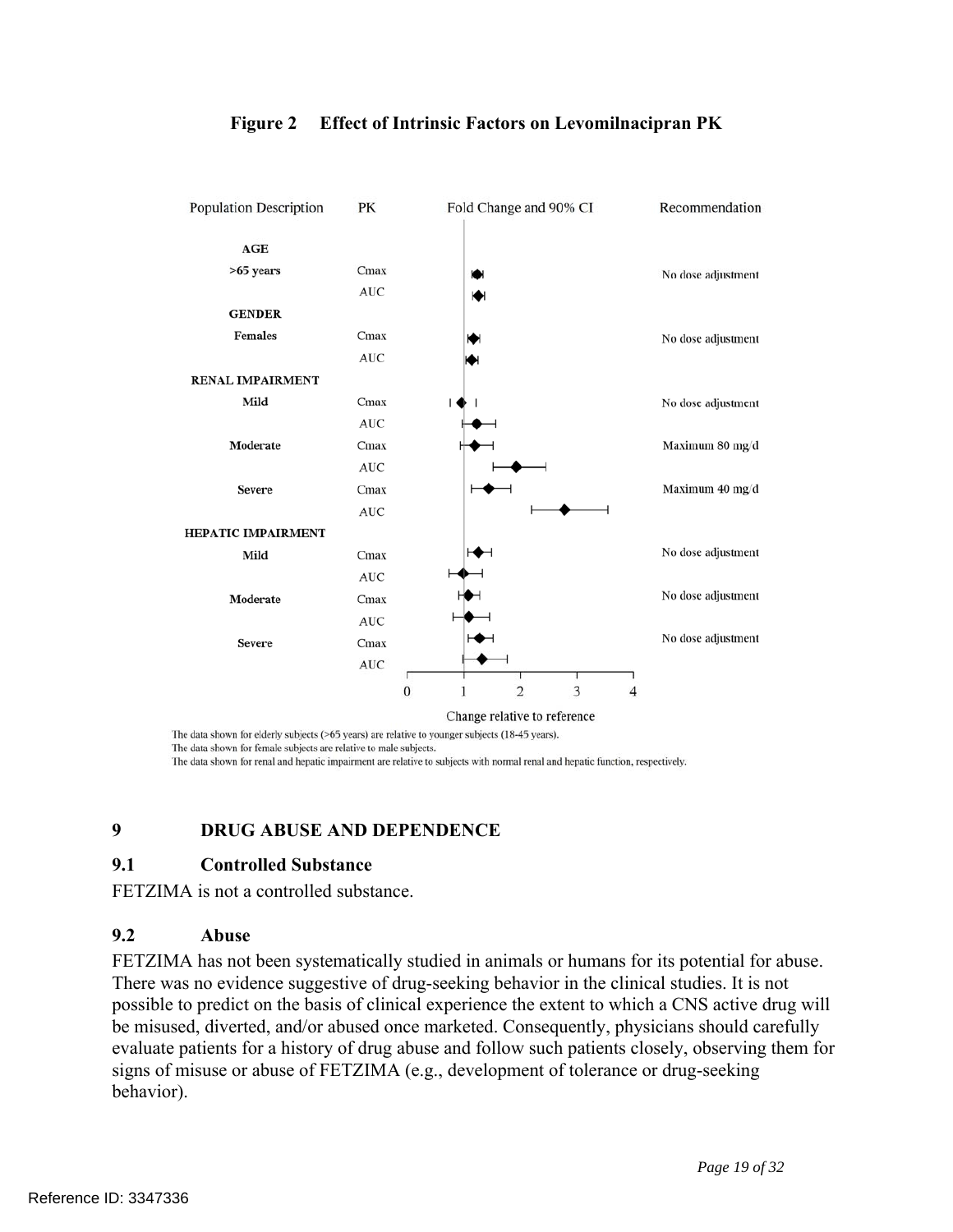# **9.3 Dependence**

FETZIMA has not been systematically studied in animals or humans for its potential for dependence.

# **10 OVERDOSAGE**

# **10.1 Human Experience**

There is limited clinical experience with FETZIMA overdose in humans. In clinical studies, cases of ingestions up to 360 mg daily were reported with none being fatal.

# **10.2 Management of Overdose**

No specific antidotes for FETZIMA are known. In managing overdose, provide supportive care, including close medical supervision and monitoring, and consider the possibility of multiple drug involvement. In case of an overdose, consult a Certified Poison Control Center (1-800-222-1222) for up-to-date guidance and advice. The high volume of distribution of levomilnacipran suggests that dialysis will not be effective in reducing levomilnacipran plasma concentrations.

# **11 DESCRIPTION**

The active ingredient of FETZIMA is levomilnacipran, which is a selective serotonin and norepinephrine reuptake inhibitor (SNRI). The chemical name of levomilnacipran is (1S,2R)-2 (aminomethyl)-N,N-diethyl-1-phenylcyclopropanecarboxamide hydrochloride; its empirical formula is  $C_{15}H_{23}CIN_2O$  and its molecular weight is 282.8 g/mol. Levomilnacipran (Initial US approval: 2013) is the 1S,2R-enantiomer of milnacipran. The chemical structure is:



FETZIMA capsules are intended for oral administration only. Each FETZIMA capsule contains extended-release beads with 23.0, 45.9, 91.8, or 137.8 mg of levomilnacipran hydrochloride equivalent to 20, 40, 80, or 120 mg of levomilnacipran, respectively. Inactive ingredients include sugar spheres, ethylcellulose, talc, povidone, triethyl citrate, hypromellose, and titanium dioxide. Inactive ingredients also include shellac glaze, black iron oxide, yellow iron oxide (20 mg and 40 mg capsules only), and red iron oxide (80 mg and 120 mg capsules only).

# **12 CLINICAL PHARMACOLOGY**

### **12.1 Mechanism of Action**

The exact mechanism of the antidepressant action of levomilnacipran is unknown, but is thought to be related to the potentiation of serotonin and norepinephrine in the central nervous system,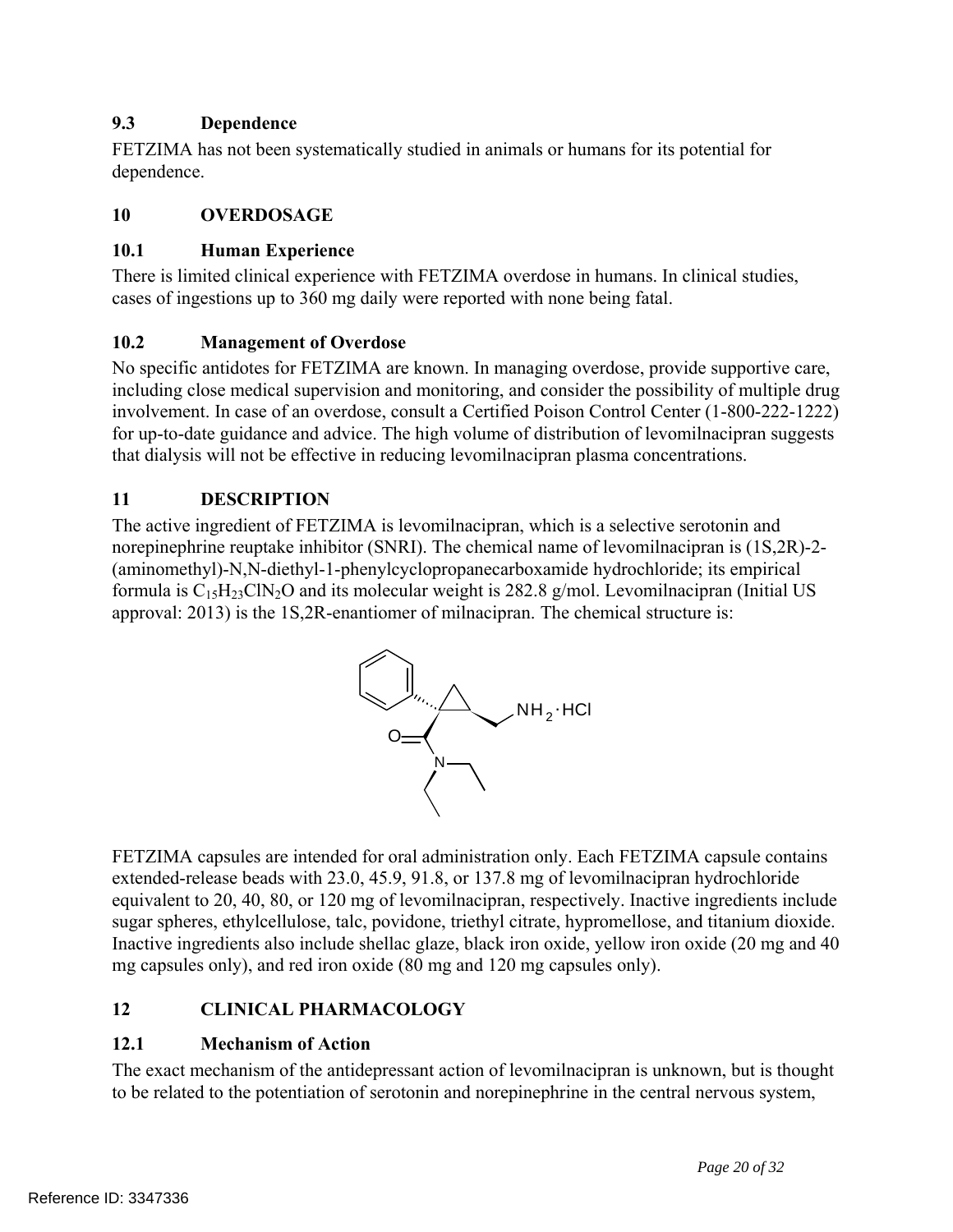through inhibition of reuptake at serotonin and norepinephrine transporters. Non-clinical studies have shown that levomilnacipran is a potent and selective serotonin and norepinephrine reuptake inhibitor (SNRI).

# **12.2 Pharmacodynamics**

Levomilnacipran binds with high affinity to the human serotonin (5-HT) and norepinephrine (NE) transporters (K $i = 11$  and 91 nM, respectively) and potently inhibits 5-HT and NE reuptake (IC50 = 16-19 and 11 nM, respectively). Levomilnacipran lacks significant affinity for any other receptors, ion channels or transporters tested *in vitro*, including serotonergic (5HT1-7), α- and βadrenergic, muscarinic, or histaminergic receptors and Ca2+, Na+, K+ or Cl- channels. Levomilnacipran did not inhibit monoamine oxidase (MAO).

### Cardiovascular Electrophysiology

At a dose 2.5 times the maximum recommended dose, levomilnacipran does not prolong QTc to any clinically relevant extent.

# **12.3 Pharmacokinetics**

The concentration of levomilnacipran at steady state is proportional to dose when administered from 25 to 300 mg once daily. Following an oral administration, the mean apparent total clearance of levomilnacipran is 21-29 L/h. Steady-state concentrations of levomilnacipran are predictable from single-dose data. The apparent terminal elimination half-life of levomilnacipran is approximately 12 hours. After daily dosing of FETZIMA 120 mg, the mean  $C_{\text{max}}$  value is 341 ng/mL, and the mean steady-state AUC value is 5196 ng·h/mL. Interconversion between levomilnacipran and its stereoisomer does not occur in humans.

### Absorption

The relative bioavailability of levomilnacipran after administration of FETZIMA ER was 92% when compared to oral solution. Levomilnacipran concentration was not significantly affected when FETZIMA was administered with food.

The median time to peak concentration (Tmax) of levomilnacipran is 6-8 hours after oral administration.

### **Distribution**

Levomilnacipran is widely distributed with an apparent volume of distribution of 387-473 L; plasma protein binding is 22% over concentration range of 10 to 1000 ng/mL.

#### Metabolism

Levomilnacipran undergoes desethylation to form desethyl levomilnacipran and hydroxylation to form p-hydroxy-levomilnacipran. Both oxidative metabolites undergo further conjugation with glucuronide to form conjugates. The desethylation is catalyzed primarily by CYP3A4 with minor contribution by CYP2C8, 2C19, 2D6, and 2J2 [*see Drug Interactions (7.4, 7.5)].* 

### Elimination/Excretion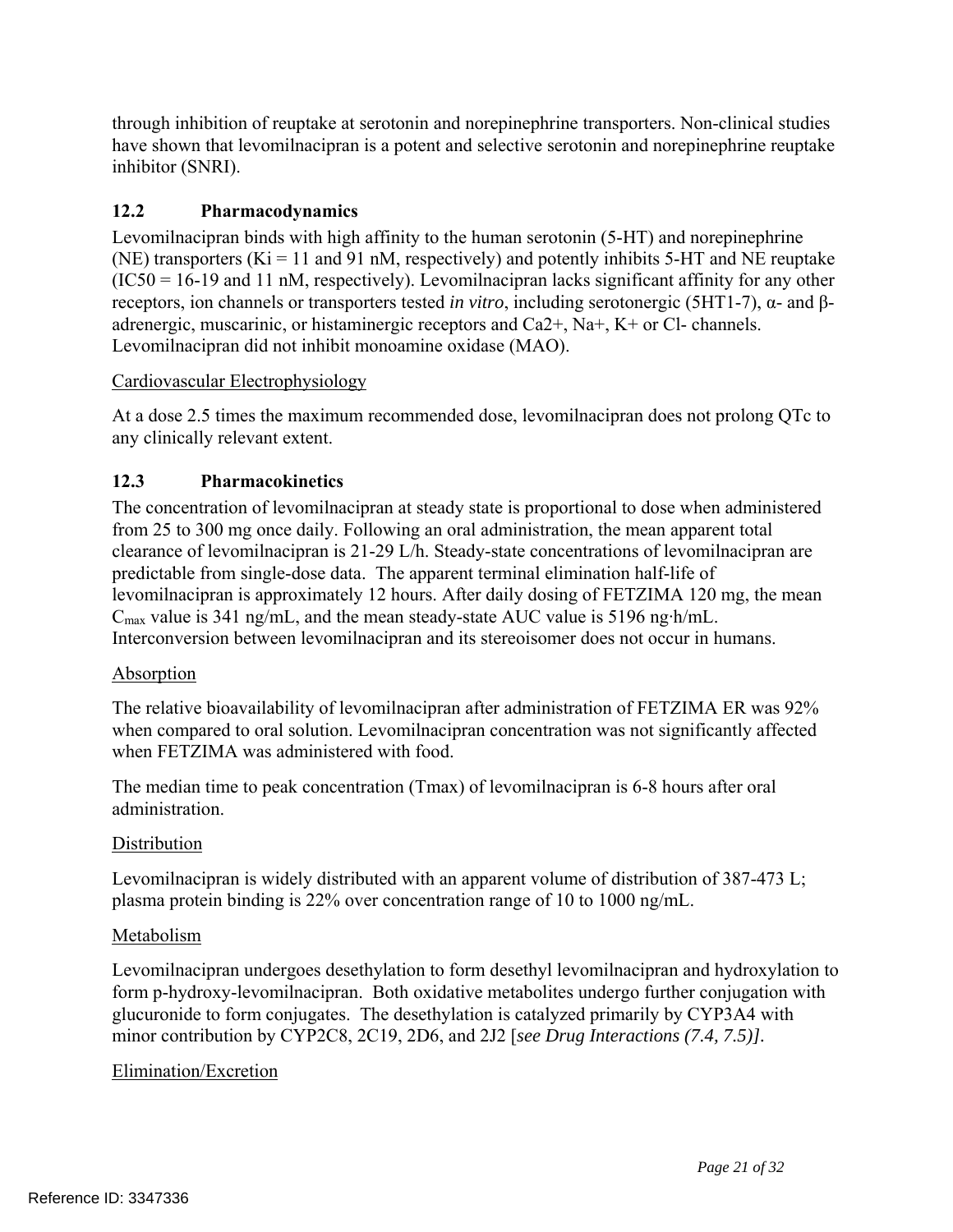Levomilnacipran and its metabolites are eliminated primarily by renal excretion. Following oral administration of 14C-levomilnacipran solution, approximately 58% of the dose is excreted in urine as unchanged levomilnacipran. N-desethyl levomilnacipran is the major metabolite excreted in the urine and accounted for approximately 18% of the dose. Other identifiable metabolites excreted in the urine are levomilnacipran glucuronide (4%), desethyl levomilnacipran glucuronide (3%), p-hydroxy levomilnacipran glucuronide (1%), and p-hydroxy levomilnacipran (1%). The metabolites are inactive *[see Dosage and Administration (2.3)]*.

# **13 NONCLINICAL TOXICOLOGY**

# **13.1 Carcinogenesis, Mutagenesis, Impairment of Fertility**

# **Carcinogenesis**

Levomilnacipran administered by oral gavage to rats for 2 years and Tg.rasH2 mice for 6 months did not increase the incidence of tumors in either study.

Rats received levomilnacipran at doses up to 90/70 mg/kg/day (the dose was lowered in males after 45 weeks of dosing). The 90 mg/kg/day dose is 7 times the maximum recommended human dose (MRHD) of 120 mg on a mg/m2 basis.

Tg.rasH2 mice received levomilnacipran at doses up to 150 mg/kg/day. This dose is 6 times the MRHD.

# Mutagenesis

Levomilnacipran was not mutagenic in the *in vitro* bacterial mutation assay (Ames test) and was not clastogenic in an *in vivo* micronucleus assay in rats. Additionally, levomilnacipran was not genotoxic in the *in vitro* mouse lymphoma (L5178Y TK+/-) cell forward mutation assay.

### Impairment of Fertility

When levomilnacipran was administered orally to male and female rats before mating, through mating and up to Day 7 of gestation at doses up to 100 mg/kg/day, no effects were observed on fertility. This dose is 8 times the MRHD.

# **14 CLINICAL STUDIES**

# **14.1 Treatment of Major Depressive Disorder**

The efficacy of FETZIMA for the treatment of major depressive disorder (MDD) was established in three 8-week randomized, double-blind, placebo-controlled studies (at doses 40 120 mg once daily) in adult (18 - 78 years of age) outpatients who met the Diagnostic and Statistical Manual of Mental Disorders (DSM-IV-TR) criteria for MDD. Two of the studies were fixed dose (Study 1 and Study 2) and one study was flexible dose (Study 3).

In Study 1, patients received 40 mg ( $n = 178$ ), 80 mg ( $n = 179$ ), or 120 mg ( $n = 180$ ) of FETZIMA once daily, or placebo ( $n = 176$ ). In Study 2, patients received either 40 mg ( $n = 188$ ) or 80 mg (n = 188) of FETZIMA once daily, or placebo (n = 186). In the flexible-dose study (Study 3), patients received 40 to 120 mg ( $n = 217$ ) of FETZIMA once daily, or placebo ( $n =$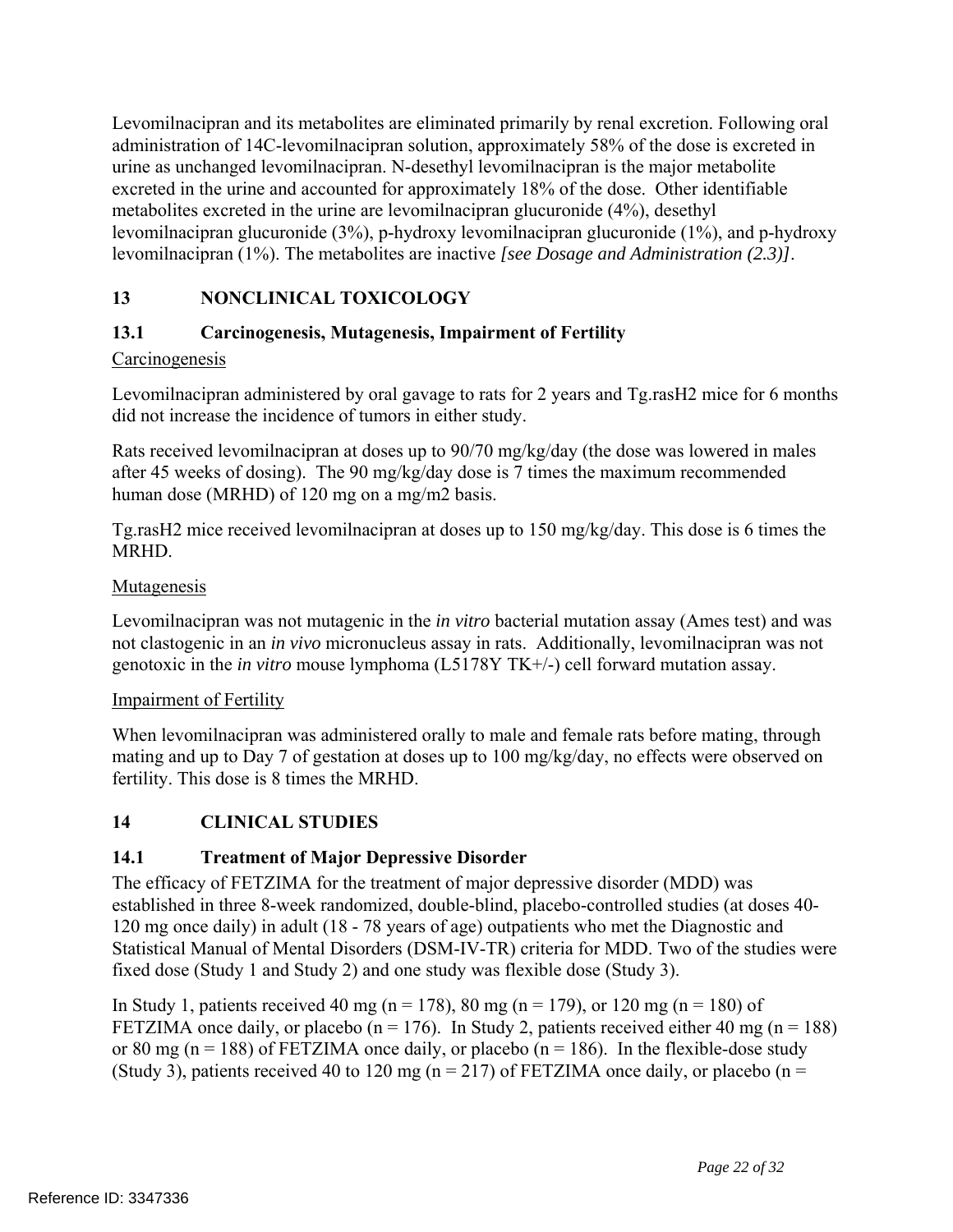217) with 21%, 34%, and 44% of FETZIMA patients on 40 mg, 80 mg, and 120 mg, respectively at the end of their treatment.

 (MADRS) total score (see **Table 5**). FETZIMA also demonstrated superiority over placebo as In all three studies, FETZIMA demonstrated superiority over placebo in the improvement of depressive symptoms as measured by the Montgomery-Asberg Depression Rating Scale measured by improvement in the Sheehan Disability Scale (SDS) functional impairment total score.

|                               |                               | $\sim$                             |                                             |                                                        |
|-------------------------------|-------------------------------|------------------------------------|---------------------------------------------|--------------------------------------------------------|
| <b>Study</b><br><b>Number</b> | <b>Treatment Group</b>        | <b>Mean Baseline</b><br>Score (SD) | <b>LS Mean Change</b><br>from Baseline (SE) | Placebo-subtracted<br>Difference <sup>a</sup> (95% CI) |
| Study 1                       | FETZIMA (ER 40 mg/day)*       | 36.0(4.1)                          | $-14.8(1.0)$                                | $-3.2$ $(-5.9, -0.5)$                                  |
| (fixed dose)                  | FETZIMA (ER 80 mg/day)*       | 36.1(3.9)                          | $-15.6(1.0)$                                | $-4.0$ $(-6.7, -1.3)$                                  |
|                               | FETZIMA (ER 120 mg/day)*      | 36.0(3.9)                          | $-16.5(1.0)$                                | $-4.9$ $(-7.6, -2.1)$                                  |
|                               | Placebo                       | 35.6(4.5)                          | $-11.6(1.0)$                                |                                                        |
| Study 2<br>(fixed-dose)       | FETZIMA (ER 40 mg/day)*       | 30.8(3.4)                          | $-14.6(0.8)$                                | $-3.3$ $(-5.5, -1.1)$                                  |
|                               | FETZIMA (ER 80 mg/day)*       | 31.2(3.5)                          | $-14.4(0.8)$                                | $-3.1$ $(-5.3, -1.0)$                                  |
|                               | Placebo                       | 31.0(3.8)                          | $-11.3(0.8)$                                |                                                        |
| Study 3<br>(flexible-dose)    | FETZIMA (ER 40 - 120 mg/day)* | 35.0(3.6)                          | $-15.3(0.8)$                                | $-3.1$ $(-5.3, -0.9)$                                  |
|                               | Placebo                       | 35.2(3.8)                          | $-12.2(0.8)$                                |                                                        |

**Table 5: Summary of Results for the Primary Efficacy Endpoint MADRS** 

SD: standard deviation; SE: standard error; LS Mean: least-squares mean; CI: confidence interval unadjusted for multiplicity.

Difference (drug minus placebo) in least-squares mean change from baseline to endpoint (Week 8).

\* Doses statistically significantly superior to placebo.

Post-hoc analyses of the relationships between treatment outcome and age, gender, and race did not suggest any differential responsiveness on the basis of these patient characteristics.

# **16 HOW SUPPLIED/STORAGE AND HANDLING**

FETZIMA extended-release capsules are supplied in the following configurations:

| Capsule<br><b>Strength</b>                   | Capsule<br>Color/Shape                  | Capsule<br><b>Markings</b>                    | Package<br>Configuration                      | <b>NDC Code</b>    |
|----------------------------------------------|-----------------------------------------|-----------------------------------------------|-----------------------------------------------|--------------------|
| $20 \text{ mg}$                              | yellow cap                              | black "FL" on cap                             | Bottle / 30 count                             | $0456 - 2220 - 30$ |
|                                              | white body                              | black "20" on body                            | Hospital Unit Dose (Blister) / $10 \times 10$ | 0456-2220-63       |
| yellow cap<br>$40 \text{ mg}$<br>yellow body |                                         |                                               | Bottle / 30 count                             | $0456 - 2240 - 30$ |
|                                              | black "FL" on cap<br>black "40" on body | Bottle / 90 count                             | $0456 - 2240 - 90$                            |                    |
|                                              |                                         |                                               | Hospital Unit Dose (Blister) / 10 x 10        | 0456-2240-63       |
| pink cap<br>$80 \text{ mg}$<br>white body    |                                         | Bottle / 30 count                             | 0456-2280-30                                  |                    |
|                                              |                                         | black "FL" on cap<br>black "80" on body       | Bottle / 90 count                             | 0456-2280-90       |
|                                              |                                         |                                               | Hospital Unit Dose (Blister) $/10 \times 10$  | 0456-2280-63       |
|                                              |                                         | black "FL" on cap<br>black $"120"$ on<br>body | Bottle / 30 count                             | 0456-2212-30       |
| $120 \text{ mg}$                             | pink cap<br>pink body                   |                                               | Bottle / 90 count                             | 0456-2212-90       |
|                                              |                                         |                                               | Hospital Unit Dose (Blister) / $10 \times 10$ | 0456-2212-63       |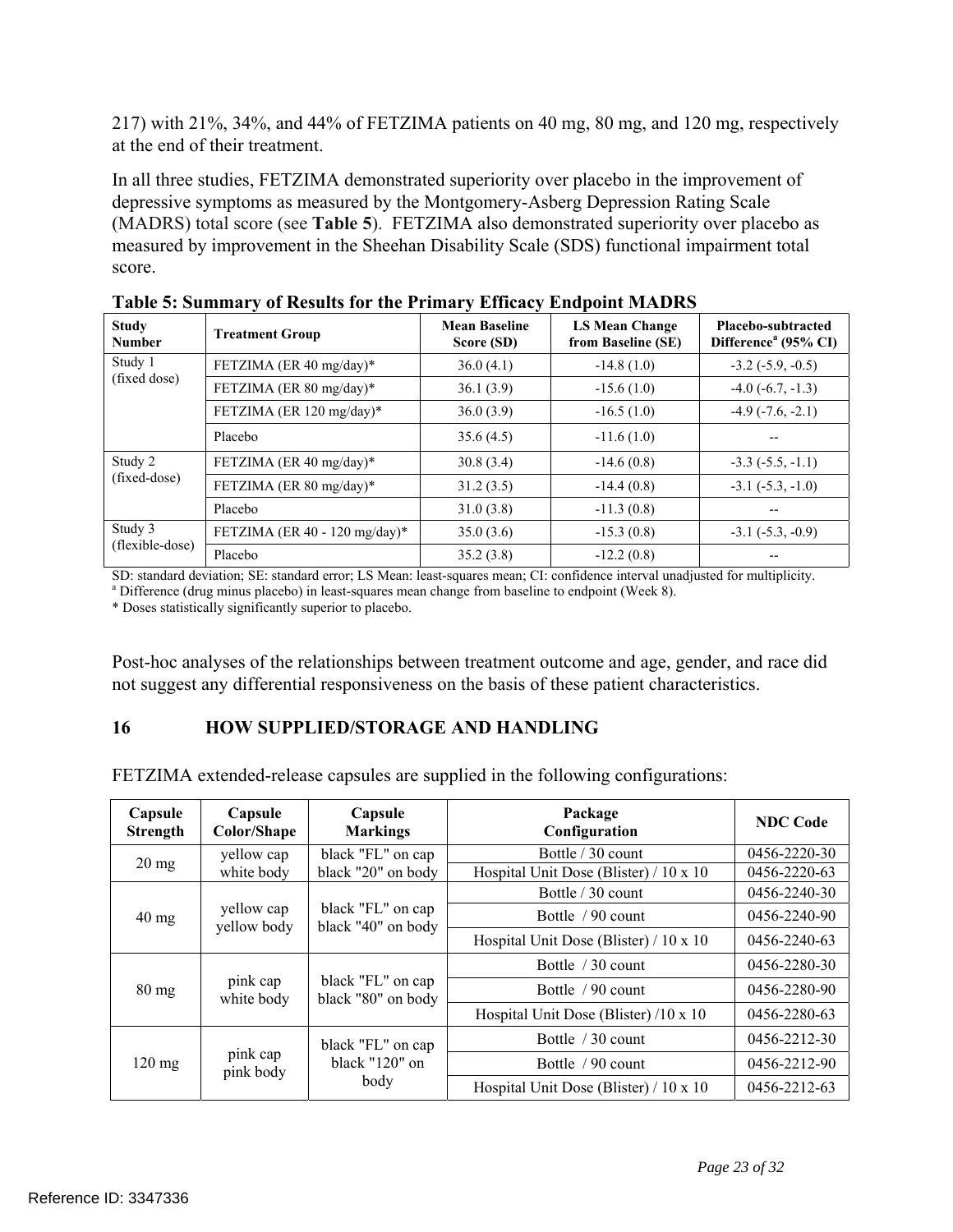| Capsule<br><b>Strength</b> | Capsule<br>Color/Shape    | Capsule<br><b>Markings</b>              | Package<br>Configuration                                | <b>NDC Code</b> |
|----------------------------|---------------------------|-----------------------------------------|---------------------------------------------------------|-----------------|
| $20 \text{ mg}$            | yellow cap<br>white body  | black "FL" on cap<br>black "20" on body | <b>Titration Pack (Blister)</b><br>containing two 20 mg | 0456-2202-28    |
| $40 \text{ mg}$            | yellow cap<br>yellow body | black "FL" on cap<br>black "40" on body | capsules and twenty-six<br>40 mg capsules               |                 |

#### **Storage and Handling**

All package configurations: Store at 25°C (77°F); excursions permitted between 15°C and 30°C (59°F and 86°F) *[See USP Controlled Room Temperature]*.

### **17 PATIENT COUNSELING INFORMATION**

See FDA-approved patient labeling (Medication Guide)

#### **Information for Patients**

Advise patients, their families, and their caregivers about the benefits and risks associated with treatment with FETZIMA and counsel them on its appropriate use. Advise patients, their families, and their caregivers to read the Medication Guide and assist them in understanding its contents. The complete text of the Medication Guide is reprinted at the end of this document.

#### **Suicide Risk**

Advise patients and caregivers to look for the emergence of suicidality, especially early during treatment and when the dose is adjusted up or down *[see Box Warning and Warnings and Precautions (5.1)]*.

#### **Dosing and Administration**

Advise patients that FETZIMA should be swallowed whole and should not be chewed, crushed or opened.

Advise patients that FETZIMA can be taken with or without food. FETZIMA should be initiated with a dose of 20 mg once daily for 2 days and then increased to 40 mg once daily. Based on efficacy and tolerability, FETZIMA may then be increased in increments of 40 mg at intervals of 2 or more days. The maximum recommended dose is 120 mg once daily.

Instruct patients if they miss a dose, to take the missed dose as soon as they remember. If it is almost time for the next dose, instruct them to skip the missed dose and take their next dose at the regular time. Advise them not to take two doses of FETZIMA at the same time.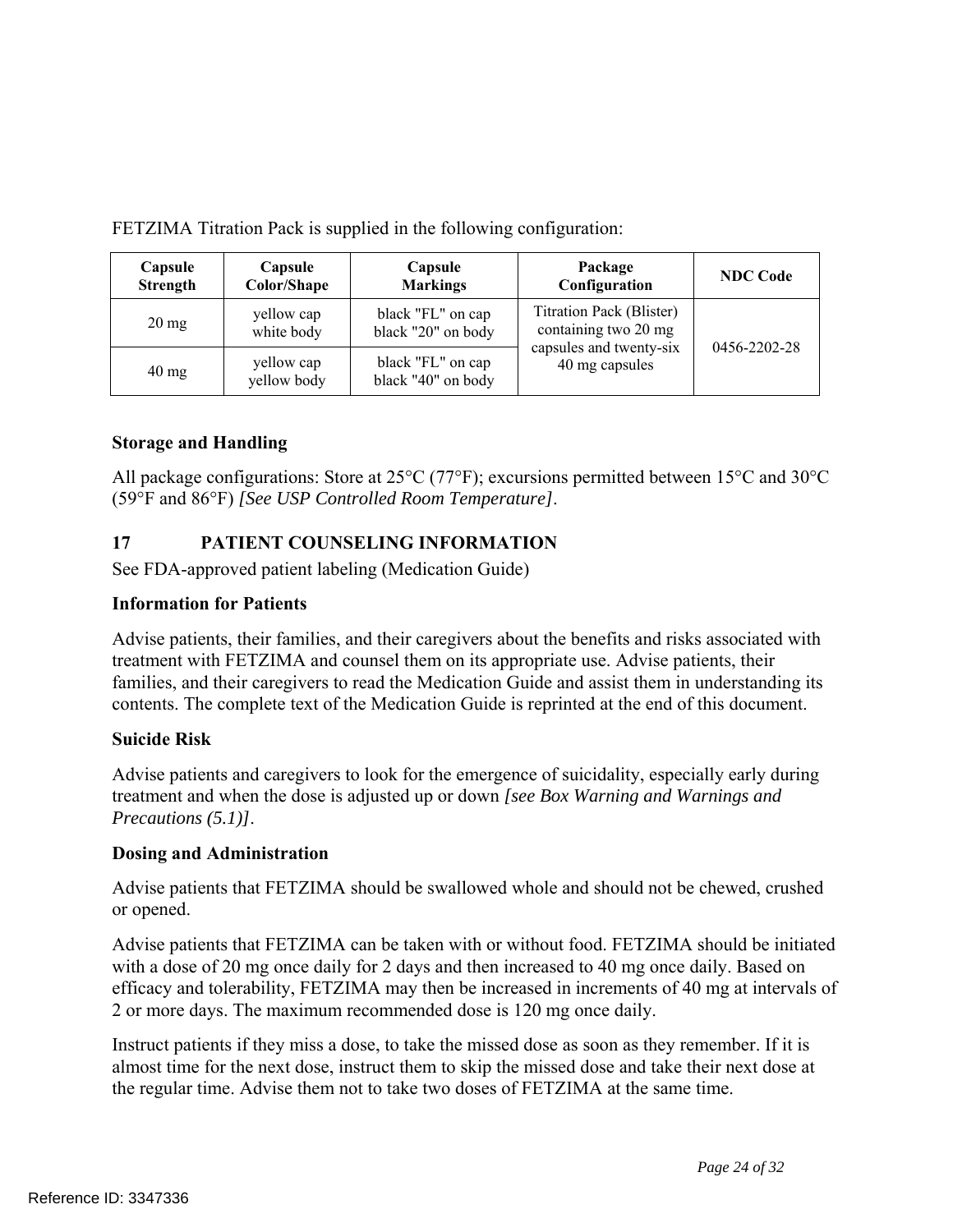#### **Concomitant Medication**

Instruct patients not to take FETZIMA with an MAOI or within 14 days of stopping an MAOI and to allow 7 days after stopping FETZIMA before starting an MAOI *[see Contraindications (4)]*.

#### **Serotonin Syndrome**

Caution patients about the risk of serotonin syndrome, particularly with the concomitant use of FETZIMA and triptans, tramadol, tryptophan supplements, other serotonergic agents, or antipsychotic drugs *[see Warnings and Precautions (5.2) and Drug Interactions (7.2)]*.

#### **Effect on Blood Pressure and Heart Rate**

Advise patients that they should have regular monitoring of blood pressure and heart rate when taking FETZIMA *[see Warnings and Precautions (5.3, 5.4)]*.

#### **Abnormal Bleeding**

Caution patients about the concomitant use of FETZIMA and NSAIDs, aspirin, warfarin, or other drugs that affect coagulation since combined use of psychotropic drugs that interfere with serotonin reuptake and these agents has been associated with an increased risk of abnormal bleeding *[see Warnings and Precautions (5.5)]*.

#### **Narrow-angle Glaucoma**

Advise patients with raised intraocular pressure or those at risk of acute narrow-angle glaucoma (angle-closure glaucoma) that mydriasis has been reported with FETZIMA and they should be monitored *[see Contraindications (4); Warnings and Precautions (5.6)]*.

#### **Urinary Hesitation or Retention**

Caution patients about the risk of urinary hesitation and retention while taking FETZIMA, particularly in patients prone to obstructive urinary disorders *[see Warnings and Precautions (5.7)]*.

#### **Activation of Mania/Hypomania**

Advise patients and their caregivers to observe for signs of activation of mania/hypomania *[see Warnings and Precautions (5.8)]*.

#### **Seizures**

Caution patients about using FETZIMA if they have a history of a seizure disorder *[see Warnings and Precautions (5.9)]*. Patients with a history of seizures were excluded from clinical studies.

#### **Discontinuation Syndrome**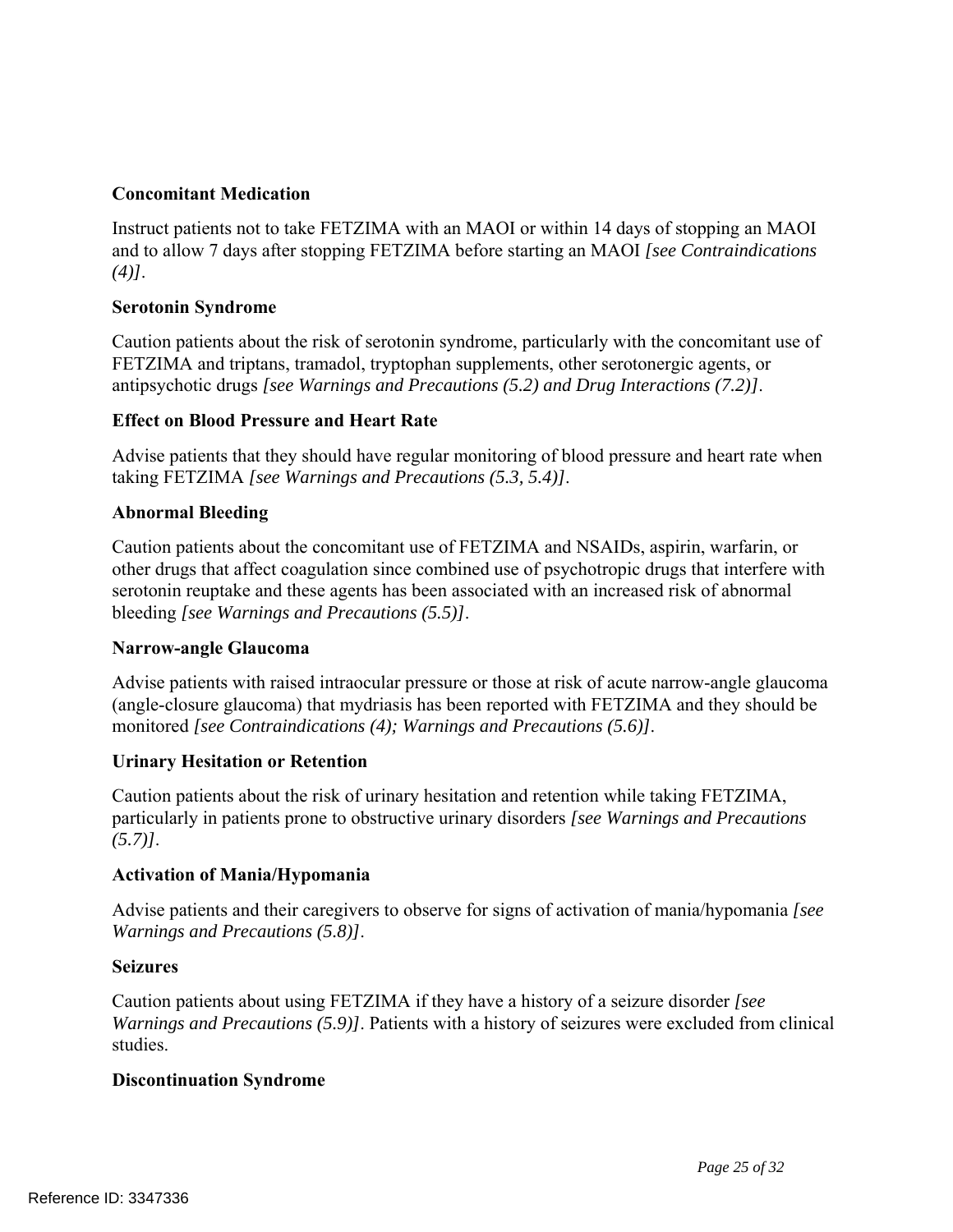Advise patients not to stop taking FETZIMA without first talking with their healthcare provider. Patients should be aware that discontinuation effects may occur when suddenly stopping FETZIMA *[see Warnings and Precautions (5.10)]*.

### **Hyponatremia**

Advise patients that if they are treated with diuretics, or are otherwise volume depleted, or are elderly, they may be at greater risk of developing hyponatremia while taking FETZIMA *[see Warnings and Precautions (5.11)]*.

# **Alcohol**

Advise patients to avoid consumption of alcohol while taking FETZIMA *[see Drug Interactions (7.6)]*.

# **Allergic Reactions**

Advise patients to notify their healthcare provider if they develop an allergic reaction such as rash, hives, swelling, or difficulty breathing.

# **Pregnancy**

Advise patients to notify their healthcare provider if they become pregnant or intend to become pregnant during therapy with FETZIMA *[see Use in Specific Populations (8.1)]*.

# **Nursing Mothers**

Advise patients to notify their healthcare provider if they are breastfeeding an infant and would like to continue or start FETZIMA *[see Use in Specific Populations (8.3)]*.

### **Interference with Cognitive and Motor Performance**

Caution patients about operating hazardous machinery, including automobiles, until they are reasonably certain that FETZIMA therapy does not adversely affect their ability to engage in such activities.

Licensed from Pierre Fabre Medicament

Distributed by: Forest Pharmaceuticals, Inc. Subsidiary of Forest Laboratories, Inc. St. Louis, MO 63045 USA

© 2013 Forest Laboratories Inc.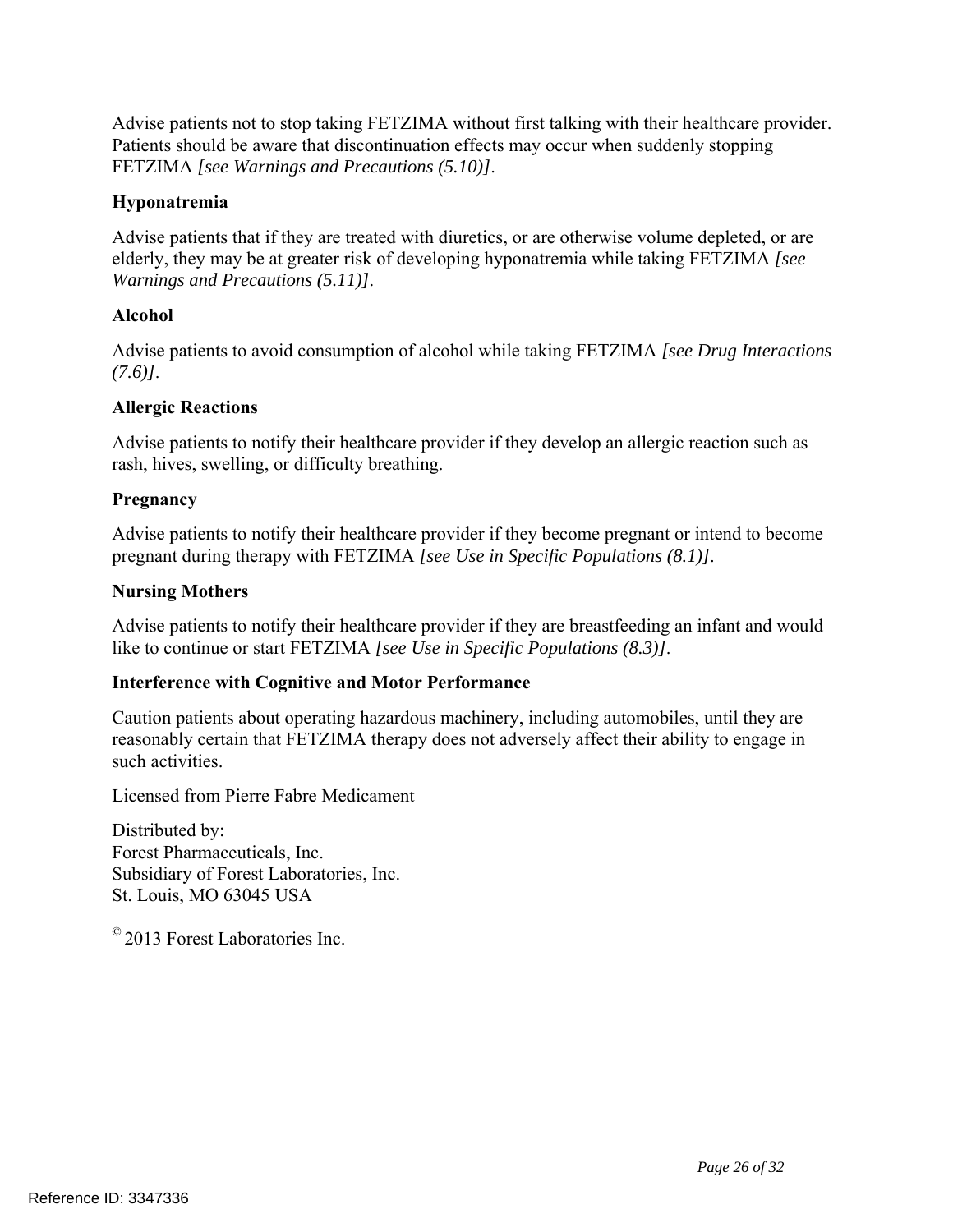### **MEDICATION GUIDE FETZIMATM (fet-ZEE-muh) (levomilnacipran) extended-release capsules**

Read this Medication Guide before you start taking FETZIMA and each time you get a refill. There may be new information. This information does not take the place of talking to your healthcare provider about your medical condition or your treatment.

#### **Talk to your healthcare provider about:**

- all risks and benefits of treatment with antidepressant medicines
- all treatment choices for depression or other serious mental illness

#### **What is the most important information I should know about depression, antidepressant medicines, other serious mental illnesses, suicidal thoughts or actions and serotonin syndrome?**

FETZIMA and other antidepressant medicines may cause serious side effects.

- **1. Depression or other serious mental illnesses are the most important causes of suicidal thoughts or actions. Some people may have a particularly high risk of having suicidal thoughts or actions.** These include people who have (or have a family history of) bipolar illness (also called manic-depressive illness).
- **2. Antidepressant medicines may increase suicidal thoughts or actions in some children, teenagers, or young adults within the first few months of treatment.**

**FETZIMA is not approved for use in children.** Talk to your child's healthcare provider for more information.

#### **3. How can I watch for and try to prevent suicidal thoughts and actions?**

- Pay close attention to any changes in mood, behavior, thoughts, or feelings, especially sudden changes. This is very important when an antidepressant medicine is started or when the dose is changed.
- Call your healthcare provider right away to report new or sudden changes in mood, behavior, thoughts, or feelings.
- Keep all follow-up visits with your healthcare provider as scheduled. Call your healthcare provider between visits as needed, especially if you have concerns about symptoms.

**Call your healthcare provider right away if you have any of the following symptoms or feelings, especially if they are new, worse, or worry you:** 

- attempts to commit suicide
- acting on dangerous impulses
- acting aggressive, being angry, or violent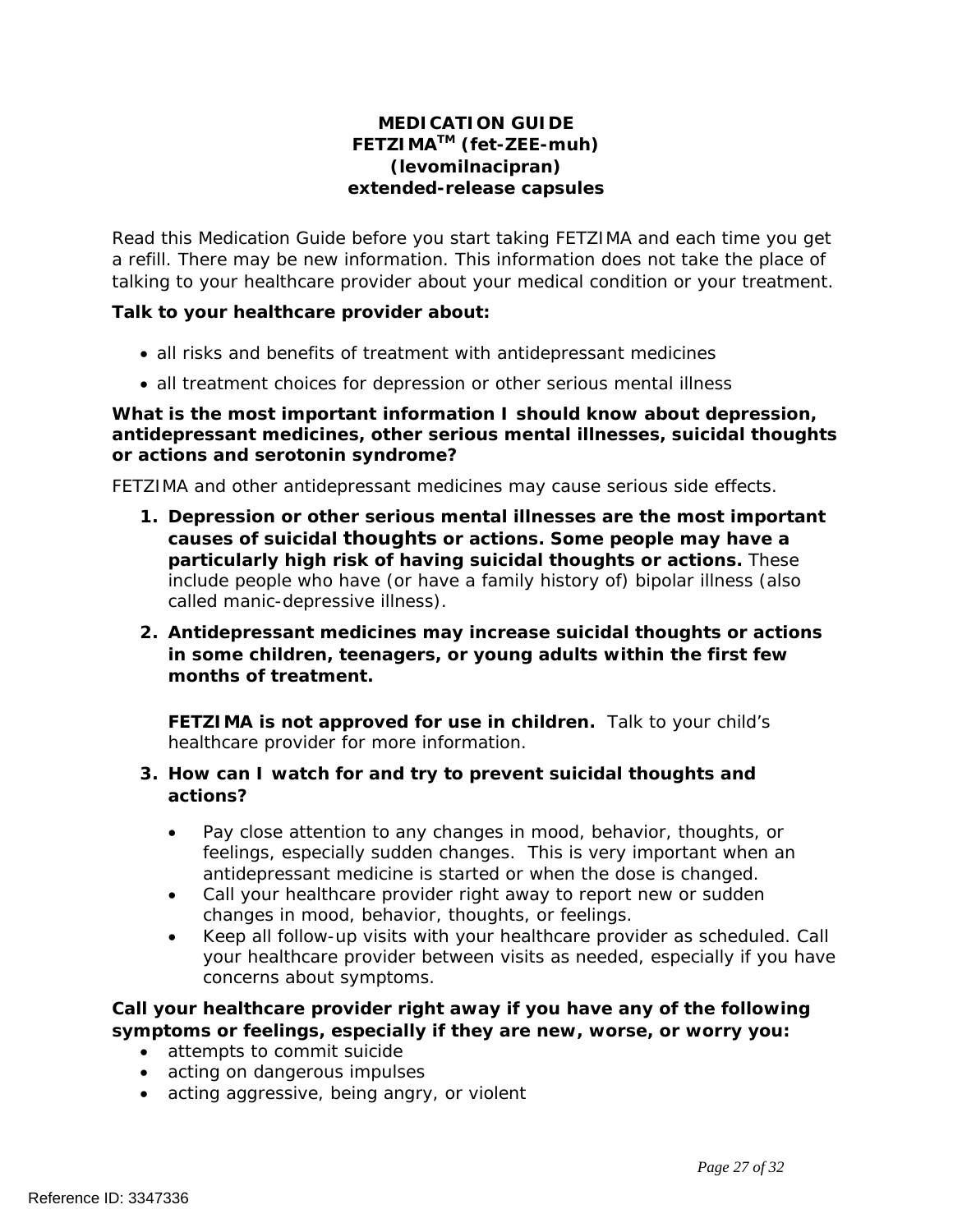- thoughts about suicide or dying
- new or worsening depression
- new or worsening anxiety
- feeling very agitated or restless
- panic attacks
- trouble sleeping
- new or worsening irritability
- an extreme increase in activity or talking (mania)
- other unusual changes in behavior or mood
- **4. Serotonin syndrome:** A rare, but potentially life-threatening condition called serotonin syndrome can happen when medicines such as FETZIMA are taken with certain other medicines. Serotonin syndrome can cause serious changes in how your brain, muscles, heart and blood vessels, and digestive system work.

Symptoms of serotonin syndrome may include:

- agitation, hallucinations, coma or other changes in mental status
- problems controlling your movements or muscle twitching
- fast heartbeat
- high or low blood pressure
- sweating or fever
- nausea or vomiting
- diarrhea
- muscle stiffness or tightness

#### **What else do I need to know about antidepressant medicines?**

- your healthcare provider, not just antidepressant medications. **Antidepressants are medicines used to treat depression and other illnesses.** It is important to discuss all the risks of treating depression and also the risks of not treating it. You should discuss all treatment choices with
- **Antidepressant medicines have other side effects.** Talk to your healthcare provider about the possible side effects of the medicine prescribed for you or your family member.
- **Antidepressant medicines can interact with other medicines.** Know all of the medicines that you or your family member takes. Keep a list of all medicines (including prescription, over-the-counter, vitamins and herbal supplements) to show your healthcare provider. Do not start new medicines without first checking with your healthcare provider**.**
- **healthcare provider.** Stopping an antidepressant medicine suddenly can **Never stop an antidepressant medicine without first talking to your**  cause other symptoms.

#### **What is FETZIMA?**

FETZIMA is a prescription medicine used to treat a certain type of depression called Major Depressive Disorder (MDD). FETZIMA belongs to a class of medicines known as SNRIs (or serotonin-norepinephrine reuptake inhibitors).

### **Who should not take FETZIMA?**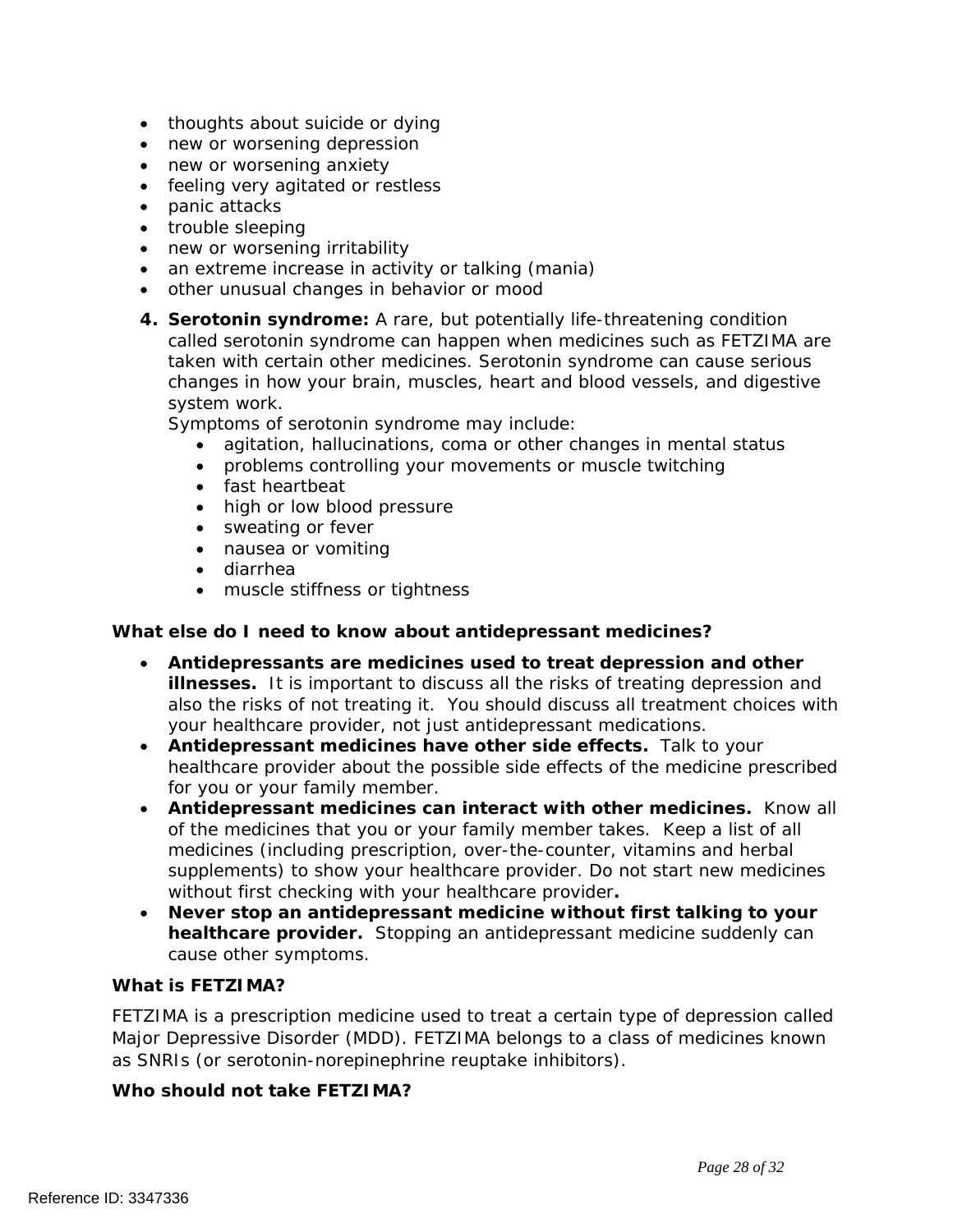#### **Do not take FETZIMA if you:**

- are allergic to levomilnacipran, milnacipran HCl, or any of the ingredients in FETZIMA. See the end of this Medication Guide for a complete list of ingredients in FETZIMA.
- take a Monoamine Oxidase Inhibitor (MAOI). Ask your healthcare provider or linezolid or intravenous methylene blue. pharmacist if you are not sure if you take an MAOI, including the antibiotic
- have taken an MAOI within 14 days unless directed by your healthcare provider
- have uncontrolled narrow-angle glaucoma

#### **What should I tell my healthcare provider before taking FETZIMA?**

#### **Before you take FETZIMA, tell your healthcare provider if you**:

- have high blood pressure
- have heart problems
- have or had bleeding problems
- have glaucoma
- have or had urinary retention or problems urinating
- have mania or bipolar disorder (manic depression)
- have or had seizures or convulsions
- have low salt (sodium) levels in your blood
- have kidney problems drink alcohol
- are pregnant or plan to become pregnant. It is not known if FETZIMA will harm your unborn baby.
- are breastfeeding or plan to breastfeed. It is not known if FETZIMA passes into breast milk. Talk to your healthcare provider if you are or plan to breast feed your baby while taking FETZIMA.

#### **Tell your healthcare provider about all the medicines that you take,**

including prescription and over-the-counter medicines, vitamins, and herbal supplements.

#### **Especially tell your healthcare provider if you take:**

- medicines used to treat migraine headache (triptans)
- medicines used to treat mood, anxiety, psychotic or thought disorders, including tricyclics, lithium, fentanyl, tryptophan, selective serotonin reuptake inhibitors (SSRIs), serotonin norepinephrine reuptake inhibitors(SNRIs), buspirone, or antipsychotics
- sibutramine
- tramadol
- over-the-counter supplements such as tryptophan or St. John's Wort
- nonsteroidal anti-inflammatory drugs (NSAIDS)
- aspirin
- warfarin (Coumadin®, Jantoven®)
- diuretics

Ask your healthcare provider if you are not sure if you are taking any of these medicines.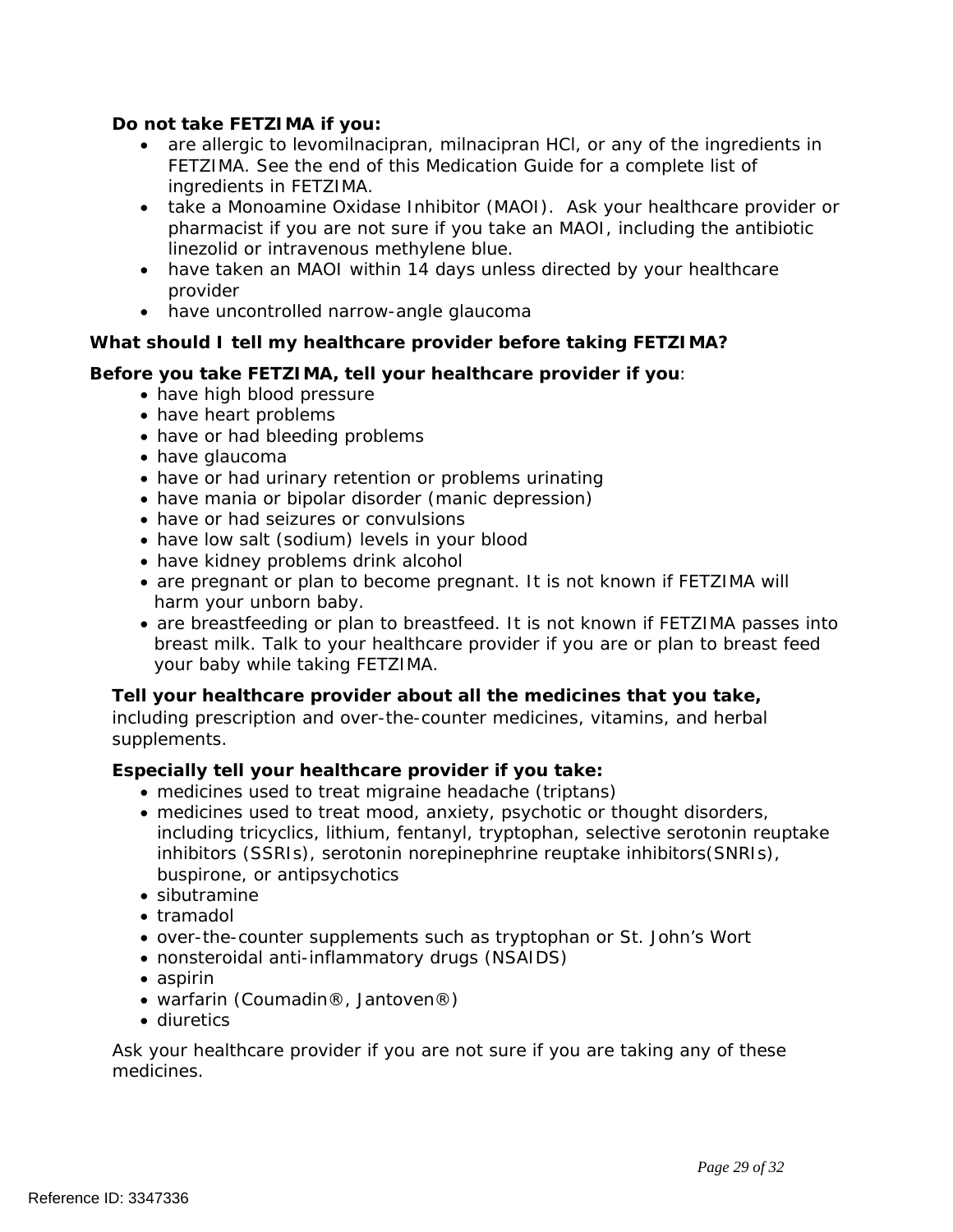Know the medicines you take. Keep a list of them to show your healthcare provider or pharmacist when you get new medicine.

FETZIMA and some medicines may affect each other, may not work as well, or may cause serious side effects when taken together.

#### **How should I take FETZIMA?**

- Take FETZIMA exactly as your healthcare provider tells you to take it.
- Take FETZIMA at about the same time each day.
- Your healthcare provider may need to change the dose of FETZIMA until it is the right dose for you.
- Do not start or stop taking FETZIMA without talking to your healthcare provider first. Stopping FETZIMA suddenly can cause side effects.
- FETZIMA may be taken with or without food.
- Swallow FETZIMA whole. Do not chew, crush, or cut FETZIMA.
- If you miss a dose of FETZIMA, take the missed dose as soon as you remember. If it is almost time for the next dose, skip the missed dose and take your next dose at the regular time. Do not take two doses of FETZIMA at the same time.
- If you take too much FETZIMA, call your healthcare provider or your poison control center at 1-800-222-1222, or go to the nearest hospital emergency room right away.

#### **What should I avoid while taking FETZIMA?**

- FETZIMA can cause sleepiness or may affect your ability to make decisions, think clearly, or react quickly. You should not drive, operate heavy machinery, or do other dangerous activities until you know how FETZIMA affects you.
- You should not drink alcohol while taking FETZIMA. See "**What should I tell my healthcare provider before taking FETZIMA?**"

#### **What are the possible side effects of FETZIMA?**

#### **FETZIMA may cause serious side effects, including:**

- evaluate your blood pressure before and while you are taking FETZIMA. If **1. high blood pressure** (hypertension). Your healthcare provider should you have high blood pressure, it should be controlled before you start taking FETZIMA.
- **2. increased heart rate (palpitations).** Your healthcare provider should evaluate your heart rate before and while you are taking FETZIMA.
- **3. abnormal bleeding or bruising.** FETZIMA may increase your risk of bleeding or bruising, especially if you take the blood thinner warfarin (Coumadin®, Jantoven®), a non-steroidal anti-inflammatory drug (NSAID), or aspirin.
- **4. glaucoma** (increased eye pressure)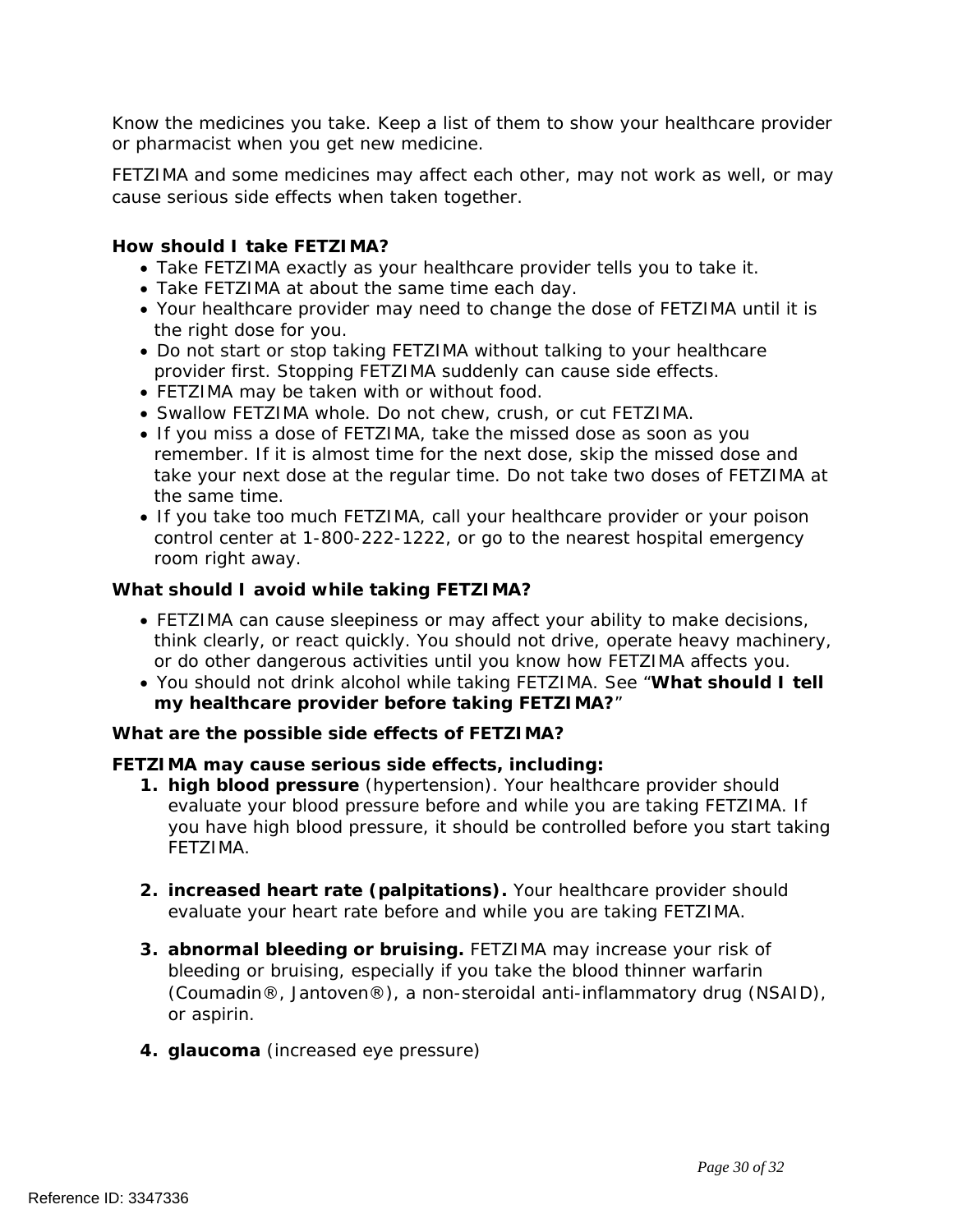- **5. urinary hesitation and retention** (difficulty urinating or unable to urinate)
- **6. hypomania** (manic episodes). Symptoms of manic episodes include:
	- o greatly increased energy
	- o severe problems sleeping
	- o racing thoughts
	- o reckless behavior
	- o unusually grand ideas
	- o excessive happiness or irritability
	- o talking more or faster than usual

#### **7. seizures or convulsions**

- **8. discontinuation symptoms:** Do not stop FETZIMA without first talking to your healthcare provider. Stopping FETZIMA suddenly may cause serious symptoms. including**:** 
	- o anxiety
	- o irritability
	- o high or low mood
	- o feeling restless or sleepy
	- o headache
	- o sweating
	- o nausea
	- o dizziness
	- o electric shock-like sensations
	- o tremor
	- o confusion
- **9. low levels of salt (sodium) in your blood**. Symptoms of this may include: headache, difficulty concentrating, memory changes, confusion, weakness and unsteadiness on your feet. Symptoms of severe or sudden cases of low salt levels in your blood may include: hallucinations (seeing or hearing things that are not real), fainting, seizures and coma. If not treated, severe low sodium levels could cause death.

The most common side effects of FETZIMA include:

- **nausea or vomiting**
- constipation
- **sweating**
- erectile dysfunction

does not go away. Tell your healthcare provider if you have any side effect that bothers you or that

These are not all the possible side effects of FETZIMA. For more information, ask your healthcare provider or pharmacist.

Call your healthcare provider for medical advice about side effects. You may report side effects to FDA at 1-800-FDA-1088.